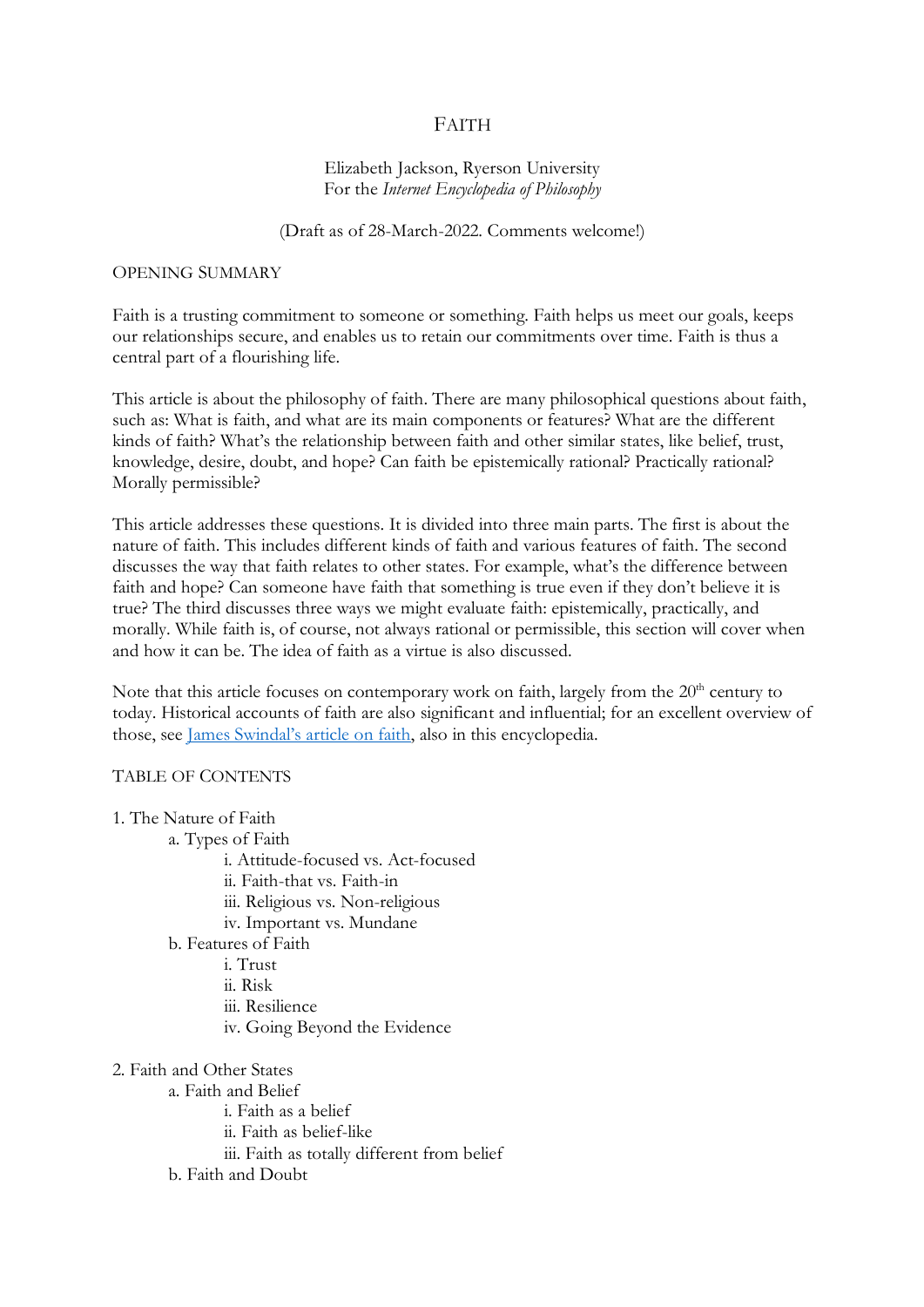- c. Faith and Desire d. Faith and Hope e. Faith and Acceptance
- 3. Evaluating Faith
	- a. Faith's Epistemic Rationality i. Faith and Evidence ii. Faith and Knowledge b. Faith's Practical Rationality c. Faith and Morality/Virtue
- 4. Conclusion
- 5. References and Further Reading

# 1. THE NATURE OF FAITH

As we saw above, faith is a trusting commitment to someone or something. While this definition is a good start, it leaves many questions unanswered. This section is on the nature of faith and is divided into two subsections. The first covers distinctions between different kinds of faith and the second explores features of faith.

# **a. Types of Faith**

This subsection outlines distinctions between different kinds of faith. It focuses on four distinctions: attitude-focused faith vs. act-focused faith, faith-that vs. faith-in, religious vs. nonreligious faith, and important vs. mundane faith.

# *i. Attitude-focused faith vs. Act-focused faith*

One of the most important distinctions is faith as an attitude compared to faith as an action. Faith, understood as an attitude, is similar to attitudes like beliefs or desires. In the same way that you might *believe* that God exists, you might have *faith* that God exists. Both are attitudes (things in your head), rather than actions (things you do). Call this *attitude-focused faith*.

Attitude-focused faith is thought to involve at least two components (Audi 2011: 79). The first is a belief-like, or cognitive, component. This could simply be a belief. While some contend that faith always involves belief, others argue that faith can involve something weaker, but still belieflike: some confidence that the object of faith is true, thinking it is likely to be true, supported by the evidence, or the most likely of the options under consideration. Either way, attitude-focused faith involves something belief-like. For example, if you have faith that your friend will win their upcoming basketball game, you'll think there's at least a decent chance they win. It doesn't make sense to have faith that your friend's team will win if you're convinced that they're going to get crushed. Later, we'll return to questions about the exact connection between faith and belief, but it's relatively uncontroversial that attitude-focused faith involves a belief-like component.

The second component of attitude-focused faith is a desire-like, or conative, component. Attitude-focused faith involves a desire for, or a positive evaluation of, its object. Returning to our example, if you have faith that your friend will win their upcoming game, then you want them to win the game. You don't have faith that they will win if you are cheering for the other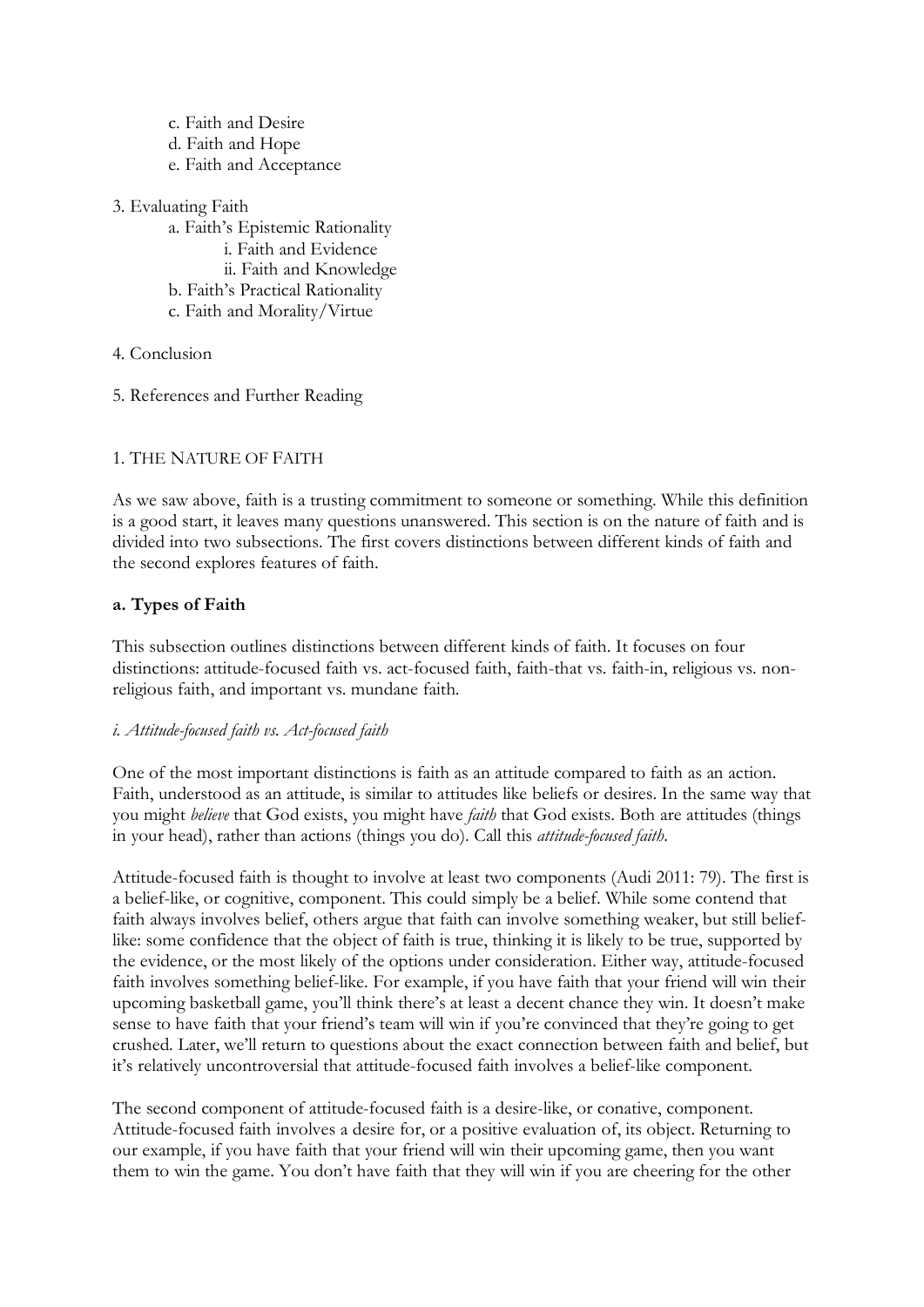team or if you want them to lose. This example illustrates why plausibly, attitude-focused faith involves desire; we'll return to this later as well.

A second kind of faith is not in your head, but an action. This kind of faith is similar to taking a "leap of faith"—an act of trust in someone or something. For example, if your friend promises to pick you up at the airport, waiting for them rather than calling a taxi demonstrates faith that they will pick you up. Walking across a rickety bridge demonstrates faith that the bridge will hold you. Doing a trust fall demonstrates faith that someone will catch you. Call this type of faith an act of faith, or *action-focused faith*.

On some views, like Kvanvig (2013)'s, faith is a *disposition*. In the same way that glass is disposed to shatter (even if it never actually shatters), on dispositional views of faith, having faith is a matter of being disposed to do certain things (even if the faithful never actually do them). The view that faith is a disposition could be either attitude-focused or action-focused. Faith might be a disposition to *act* in certain ways, maybe ways that demonstrate trust or involve risk. This type of faith would be action-focused (see Kvanvig 2013). Faith might instead be a disposition to have certain *attitudes*: like believe, be confident in, and/or desire certain propositions to be true. This type of faith would be attitude-focused (see Byerly 2012).

What is the relationship between attitude-focused faith and action-focused faith? They are distinct states, but does one always lead to the other? One might think that, in the same way that beliefs and desires cause actions (for example, your belief that there is food in the fridge and your desire for food leads you to open the fridge), attitude-focused faith will cause (or at least dispose you to) action-focused faith, as attitude-focused faith is made up of belief- and desirelike states (see Jackson 2021). On the other hand, we may not *always* act on our beliefs and our desires. So one question is: could you have attitude-focused faith without action-focused faith?

A related question is whether you could have action-focused faith without attitude-focused faith. Could you take a leap of faith without having the belief- and desire-like components of attitudefocused faith? Speak (2007: 232) provides an example that suggests that you could take a leap of faith without a corresponding *belief*. Suppose Thomas was raised in circumstances that instilled a deep distrust of the police. Thomas finds himself in an unsafe situation and a police officer is attempting to save him; Thomas needs to jump from a dangerous spot so the officer can catch him. While the office has provided Thomas with evidence that he is reliable, Thomas can't shake the belief instilled from his upbringing that the police are not trustworthy. Nonetheless, Thomas jumps. Intuitively, Thomas put his faith in the officer, even without believing that the office is trustworthy.

Generally, you can act on something, even rationally, if you have a lot to gain if it is true, even if you don't believe that it is true. Whether this counts as action-focused faith without attitudefocused faith, however, will depend on the relationship between faith and belief, a question addressed in a later section.

#### *ii. Faith that vs. Faith in*

A second distinction is between faith-that and faith-in. Faith-that is faith that a certain *proposition* is true. Propositions are true or false statements, expressed by declarative sentences. So  $1+1=2$ , all apples are red, and God exists are all propositions. In the case of faith, you might have faith that a bridge will hold you, faith that your friend will pick you up from the airport, or faith that God exists. Faith-that is aligned with other propositional attitudes, like belief and knowledge.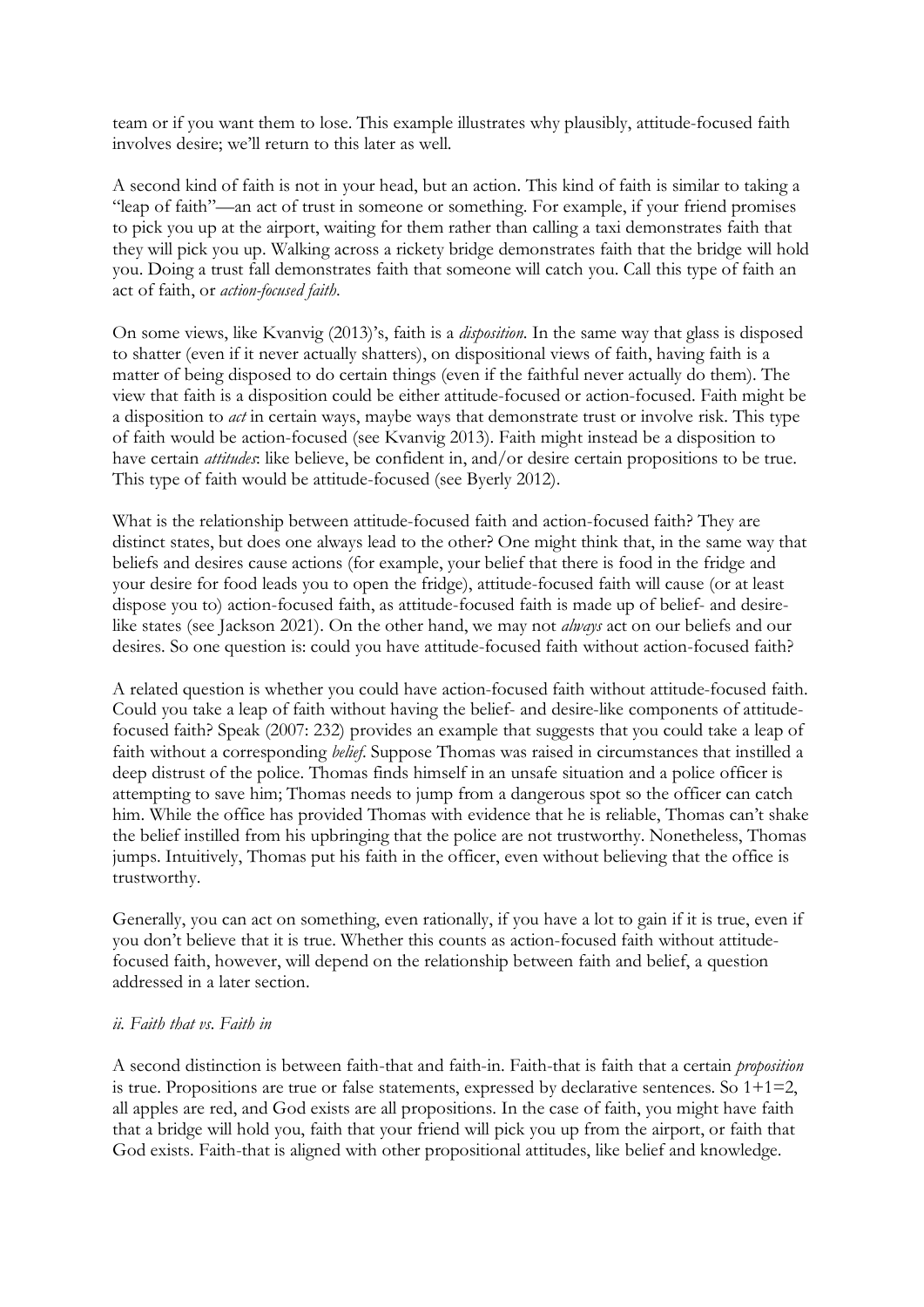This suggests that attitude-focused faith is a species of faith-that, since the attitudes closely associated with faith, like belief and hope, are propositional attitudes.

There's also faith-in. Faith-in is not faith toward propositions, but faith toward persons or ideals. For example, you might have faith in yourself, faith in democracy, faith in your spouse, faith in a political party, or faith in recycling.

Some instances of faith can be expressed as both faith-that and faith-in. For example, theistic faith might be described as faith-*that* God exists or faith-*in* God. You might also have faith-*that* your spouse is a good person or faith-*in* your spouse. There are questions about the relationship between faith-that and faith-in. For example, is one more fundamental? Do all instances of faiththat reduce to faith-in, or vice versa? Or are they largely independent? Is there a significant difference between faith-in X, and faith-that a proposition about X is true?

#### *iii. Religious vs. Secular*

A third distinction is between religious faith and secular faith. The paradigm example of religious faith is faith in God or gods, but religious faith can also include: faith that certain religious doctrines are true, faith in the testimony of a religious leader, faith in a Scripture or holy book, or faith in the church or a religious group. In fact, according to one view that may be popular in certain religious circles, "faith" is simply belief in religious propositions.

However, faith is not merely religious—there are ample examples of non-religious faith. This includes the faith that humans have in each other, faith in secular goals or ideals, and faith in ourselves. It's a mistake to think that faith is entirely a religious thing or reserved only for the religious. Faith is a trusting commitment—and this can involve many kinds of commitments. This includes religious commitment, but also includes interpersonal commitments like friendship or marriage, intrapersonal commitments we have to ourselves or our goals, and non-personal commitments we have to ideals or values.

One reason this distinction is important is that some projects have good reason to focus on one or the other. For example, on some religious traditions, like the Christian tradition, faith is a condition for salvation. But presumably, just any faith won't do—*religious* faith is required. One project in Christian philosophical theology provides an analysis of the religious faith that is closely connected to salvation (see Bates 2017). Projects like these have good reason to set secular faith aside. Others may have a special interest in secular faith and thus set religious faith aside.

This article considers both religious and non-religious faith. While they are different in key ways, they both involve trusting commitments, and many contemporary accounts of faith apply to both.

#### *iv. Important vs. Mundane*

A final distinction is between important faith and mundane faith. Important faith involves people, ideals, or values that are central to your life goals, projects, and commitments. Examples of important faith include religious faith, faith in your spouse, or faith in your political or ethical values. In most cases, important faith is essential to your life commitments and often marks values or people that you build your life around.

But not all faith is so important. You might have faith that your office chair will hold you, faith that your picnic won't be rained out, or faith that your spouse's favorite football team will win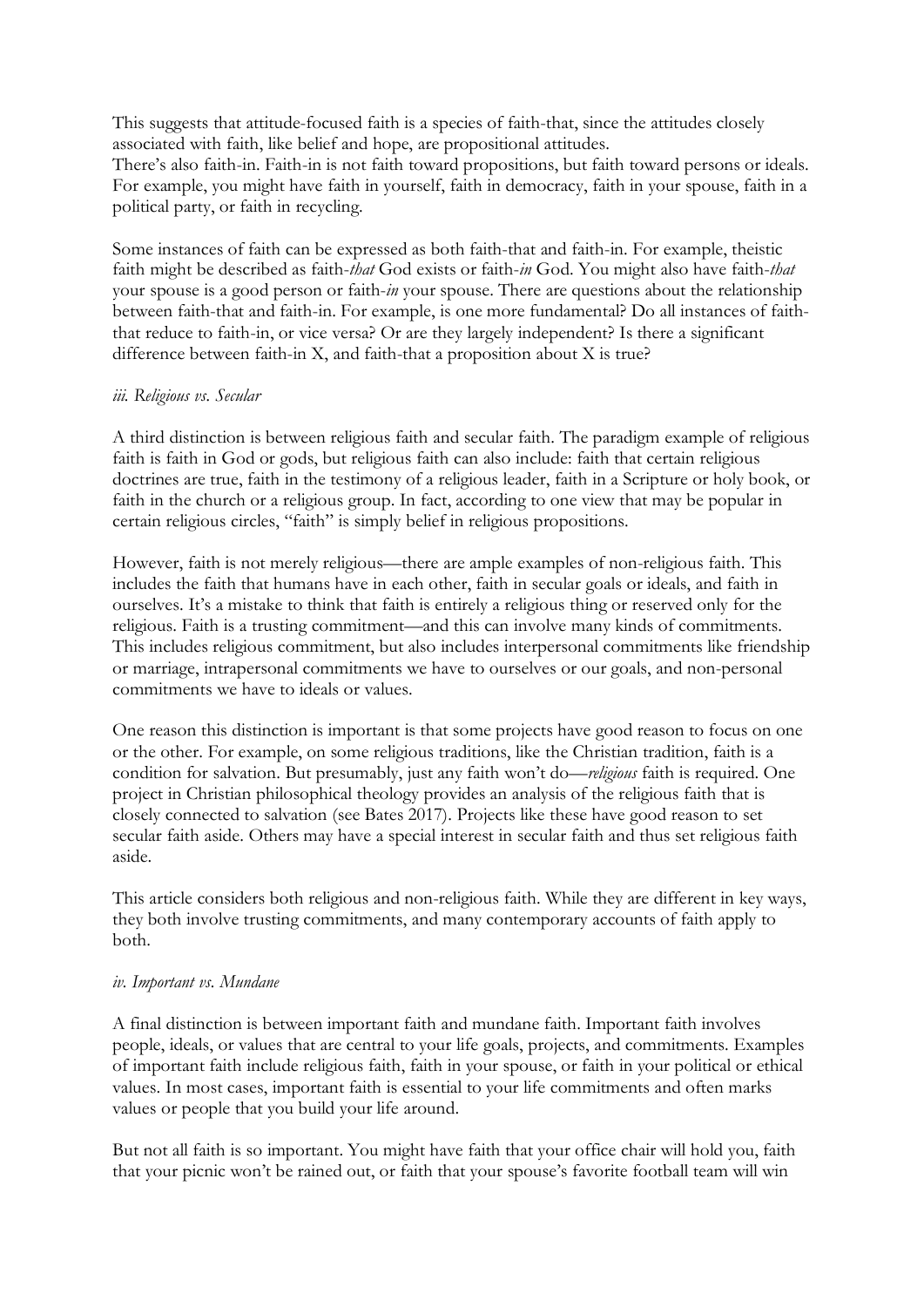their game this weekend. These are examples of mundane faith. While plausibly, mundane faith still involves some kind of trusting commitment, this commitment is less important and more easily given up. You may have a weak commitment to your office chair. But—given it's not a family heirloom—if the chair started falling apart, you would quickly get rid of it and buy a new one. So while important faith is more closely associated with your commitments, "commitment" can be a thin notion.

One might distinguish between objectively important faith—faith held to objectively valuable objects—and subjectively important faith—faith held to objects that are important to a particular individual but may or may not be objectively valuable. For example, some critics of religion might argue that while religious faith might be subjectively important to some, it is nonetheless not objectively important.

While this article focuses mostly on important faith, some of what is discussed also applies to mundane faith, but may apply to a lesser degree. For example, if faith involves a desire, then the desires associated with mundane faith may be weaker. Now, we will turn to features of faith.

# **b. Features of Faith**

This subsection discusses four key features of faith: trust, risk, resilience, and going beyond the evidence. These four features are often associated with faith. They are not necessarily synonymous with faith, and not all accounts of faith give all four a starring role. Nonetheless, they play a role in understanding faith and its effects. Along the way, we'll consider specific accounts of faith that are closely associated with each feature.

#### *i. Trust*

The first feature of faith is trust. As we've noted, faith is a trusting commitment. Trust involves reliance on another person. This can include, for example, believing what they say, depending on them, or being willing to take risks that hinge on them coming through for you (McLeod 2020). Faith and trust are closely connected, and trust often is a part of faith. Some even use faith and trust as synonymous (Bishop 2016).

The close association with faith and trust lends itself nicely to a certain view of faith: faith is believing another's testimony. Testimony is another's reporting that something is true. Accounts that connect faith and testimony are historically significant, tracing back to Augustine, Locke, and Aquinas. Recent accounts of faith as believing another's testimony include Anscombe (2008) and Zagzebski (2012). Anscombe, for example, says faith that p is to believe *someone* that p. Religious faith might be believing God's testimony or the testimony of religious leaders. Interpersonal faith might be believing the testimony of our friends or family.

Plausibly, trust is a key feature—likely *the* key feature—of interpersonal faith. Faith in others involves trusting another person: this includes faith in God or gods, but also faith in other people and faith in ourselves. However, faith is plausibly broader than mere trust. It's a little odd to identify propositional faith or faith in an ideal or value as *trust*. If you have faith that it will be sunny tomorrow, it's unclear that this can be reduced to trust. Trust in what? While these types of faith may *involve* instances of trust (for example, propositional faith *that* my husband will pick me up from the airport involves trusting my husband), they aren't equivalent to trust. We trust other people, but not propositions or ideals.

*ii. Risk*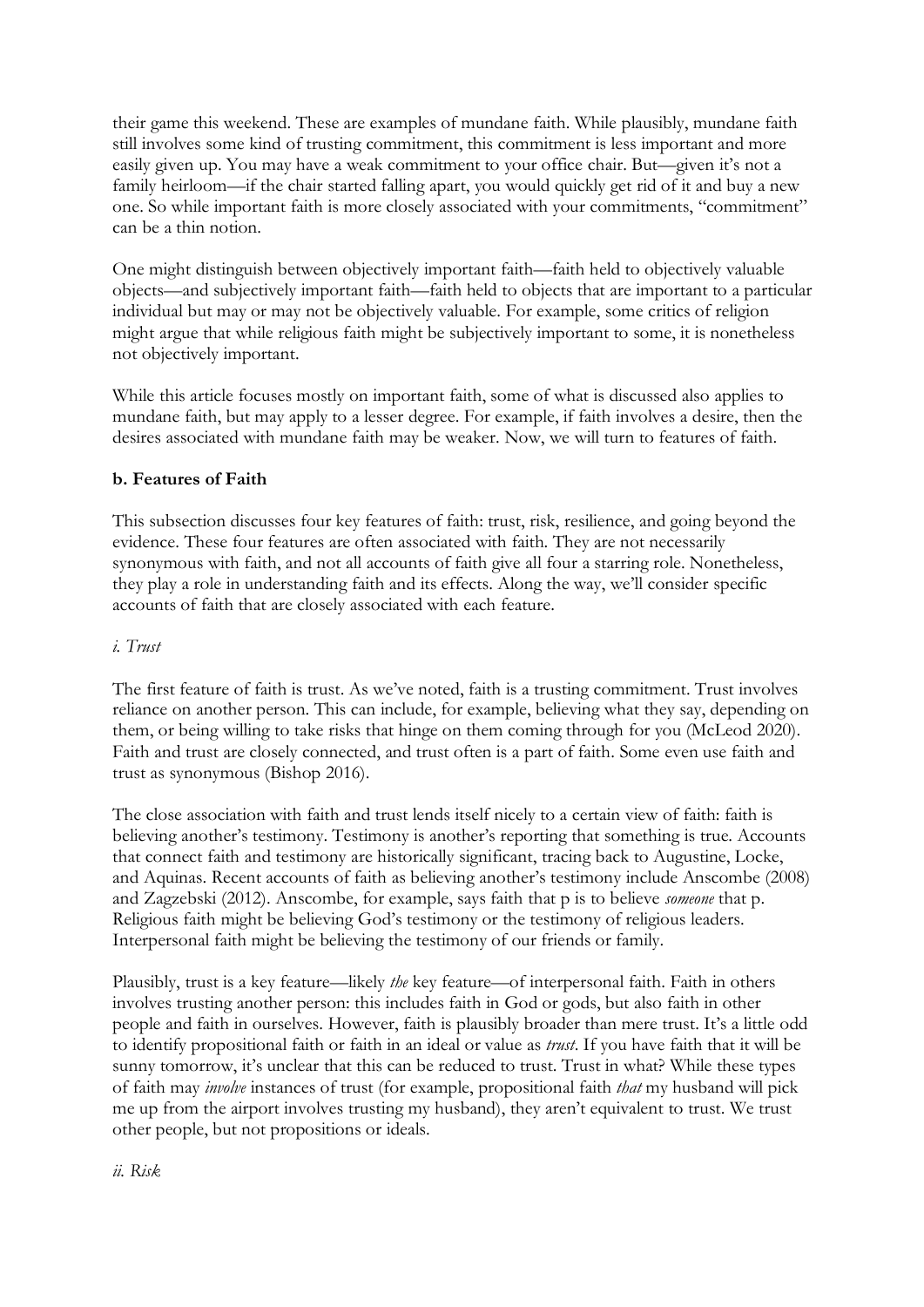Faith is also closely related to risk. William James (1987) discusses a hiker who gets lost. She finally finds her way back to civilization, but as she's walking, she encounters a deep and wide crevice on the only path home. Suppose that, to survive, she must jump this crevice, and it isn't obvious that she can make the jump. She estimates that she has about a 50/50 chance. She has two choices: she can give up and likely die in the wilderness. Or she can take a (literal) leap of faith and do her best to make it across the crevice. This decision to jump involves a *risk*: she might fail to make it to the other side and fall to her death.

Risk involves making a decision in a situation where some bad outcome is possible but uncertain. Jumping a wide crevice involves the possible bad outcome of falling in. Gambling involves the possible bad outcome of losing money. Buying a stock involves the bad outcome of its value tanking.

If faith is connected to risk, that tells us two things about faith. First, faith is associated with a degree of uncertainty. For example, if one has faith that something is true, then one is uncertain regarding its truth or falsity. Second, faith is exercised in cases where there's a potentially bad outcome. The outcome might involve the object of faith's being false, unreliable, or negative in some other way. For example, if you have faith that someone will pick you up at the airport, there's the possibility that they don't show up. If you have faith in a potential business partner, there's the possibility that they end up being dishonest or difficult to work with.

These examples illustrate the connection between risk and action-focused faith. When we act in faith, there is usually some degree of uncertainty involved and a potentially bad outcome. If you have action-focused faith your spouse will pick you up so you wait for them and don't call a taxi, you risk waiting at the airport for a long time and maybe even missing an important appointment if your spouse doesn't show. If you have action-focused faith someone is a good business partner so you dedicate time, money, and energy into your shared business, you risk wasting all those resources if they are dishonest or impossible to work with. Or you might have actionfocused faith that God exists and dedicate your life to God, which risks wasting your life if God does not exist.

Attitude-focused faith may also involve risk: some kind of mental risk. William James (1897) discusses our two epistemic goals: believe truth and avoid error. We want to have true beliefs, but if that's all we cared about, we should believe everything. We want to avoid false beliefs, but if that's all we cared about, we should believe nothing. Much of the ethics of belief is about balancing these two goals, and this balance may involve a degree of mental risk. For example, suppose you have some evidence that God exists, but your evidence is not decisive, and you also recognize there are some good arguments that God does not exist. While it's safer to withhold judgment on whether God exists, you also could miss out on a true belief. Instead, you might take a "mental" risk, and go ahead and believe that God exists. While you aren't certain that God exists, and believing risks getting it wrong, you also face a bad outcome if you withhold judgment: missing out on a true belief. By believing that God exists in the face of indecisive evidence, you take a "mental" or "attitude" risk. James argues that this kind of mental risk can be rational ("lawful") when "reason does not decide"—our evidence doesn't make it obvious that the statement believed is true or false—and we face a "forced choice"—we have to commit either way.

The view that faith involves an attitude-risk closely resembles John Bishop's account of faith, which is inspired by insights from James. Bishop (2002, 2007) argues that faith is a "doxastic venture" (doxastic meaning belief-like). Bishop argues that faith involves believing beyond the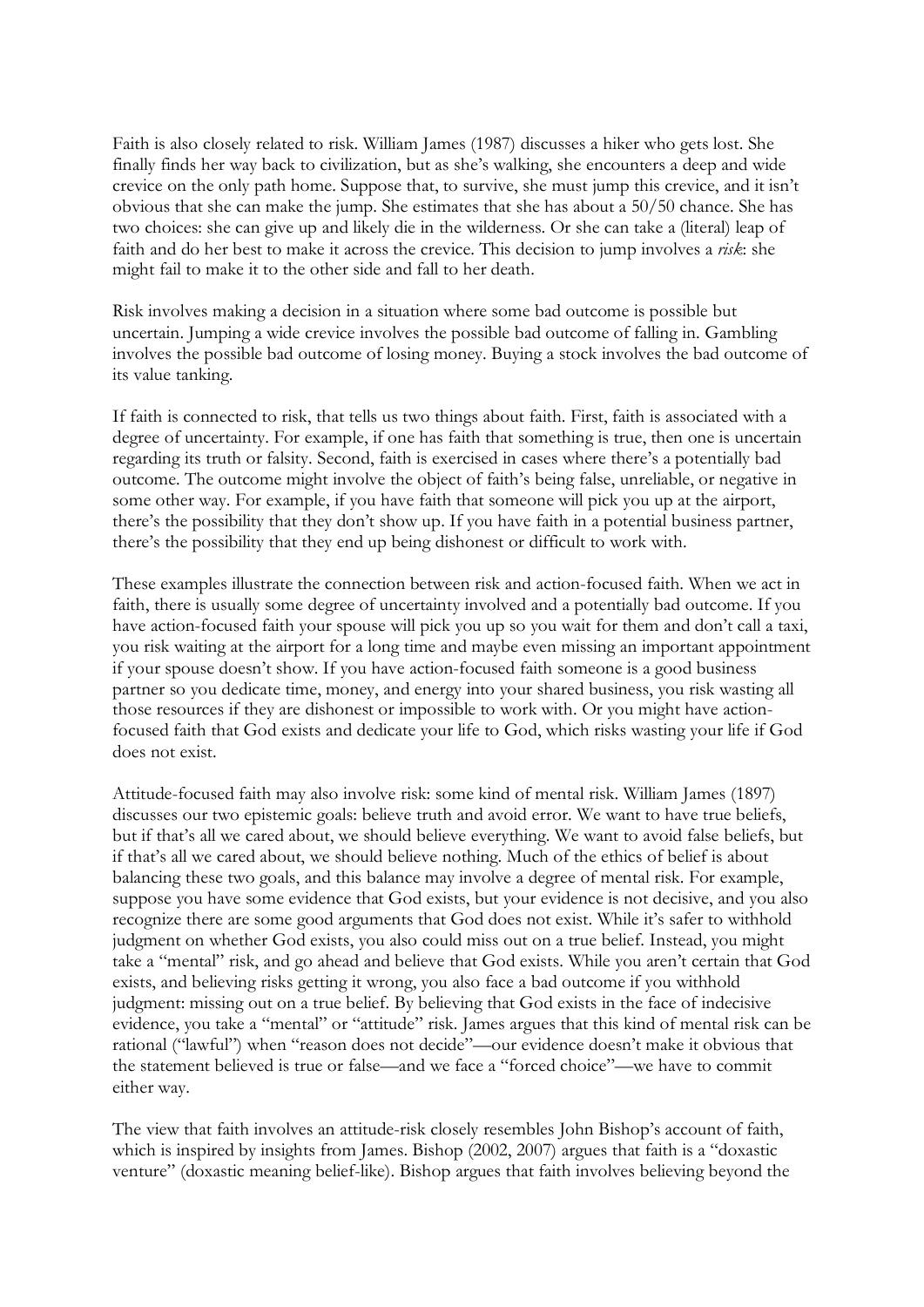evidence. Bishop argues that certain propositions (including what he calls "framework principles") are evidentially undecidable, meaning our evidence doesn't strongly push us one way or another regarding their truth. In these cases, you can form beliefs for reasons non-evidential reasons—for example, beliefs can be caused by desires, emotions, affections, affiliations, etc. This non-evidential believing enables you to believe beyond the evidence, and also control your beliefs in a robust way.

### *iii. Resilience*

A third feature of faith is that faith is resilient. Faith's resilience stems from the connection between faith and commitment. Consider some examples. If you have faith that my team will win their upcoming game, you have some kind of commitment to my team. If you have faith that God exists, this involves a religious commitment. You might commit to finishing a degree, picking up a new instrument, a marriage, or a religion. These commitments can be difficult to keep—you get discouraged, doubt yourself or others, your desires and passions fade, and/or you get counterevidence that makes you wonder if you should have committed in the first place. Faith's resilience helps you overcome these obstacles and keep your commitments.

Lara Buchak (2012)'s risky commitment view of faith brings risk and commitment together. On Buchak's view, faith involves stopping one's search for evidence and making a commitment. Once this commitment is made, you will maintain that commitment, even in the face of new counterevidence. For example, suppose you are considering making a religious commitment. For Buchak, religious faith involves stopping your search for evidence regarding whether God exists and taking action: making the commitment. Of course, this does not mean that you can no longer consider the evidence or have to stop reading philosophy of religion, but you aren't looking for new evidence *to decide* whether to make (or keep) the commitment. Once you've made this religious commitment, you'll continue in that commitment even if you receive evidence against the existence of God—at least, to a degree (Buchak 2017-a).

The literature on *grit* is also relevant to faith's resilience. Grit, a phenomenon discussed by both philosophers and psychologists, is the ability to persevere to achieve long-term, difficult goals (Morton & Paul 2019). It takes grit to train for a marathon, survive a serious illness, or remain married for decades. Matheson (2018) argues that faith is gritty, and this helps explain how faith can be both rational and voluntary. Malcolm and Scott (2021) argue that faith's grit helps the faithful be resilient to a variety of challenges. Along similar lines, Jackson (2021) argues that the belief- and desire-like components of faith explain how faith can help us keep our long-term commitments, in light of both epistemic and affective obstacles.

#### *iv. Going Beyond the Evidence*

A final feature of faith is that it goes beyond the evidence. This component is related to the faith's resilience. Faith helps you maintain your commitments *because* it goes beyond the evidence. You might receive counterevidence that makes you question whether you should have committed in the first place. For example, you might commit to a certain major, but a few months in, realize the required classes are quite difficult and demanding. You might wonder whether you're cut out for that field of study. Or you might have a religious commitment, but then encounter evidence that an all-good, all-loving God does not exist—such as the world's serious and terrible evils. In either case, faith helps you continue in your commitment in light of this counterevidence. And if the evidence is misleading—so you a*re* cut out for the major, or God *does* exist—then this is a very good thing.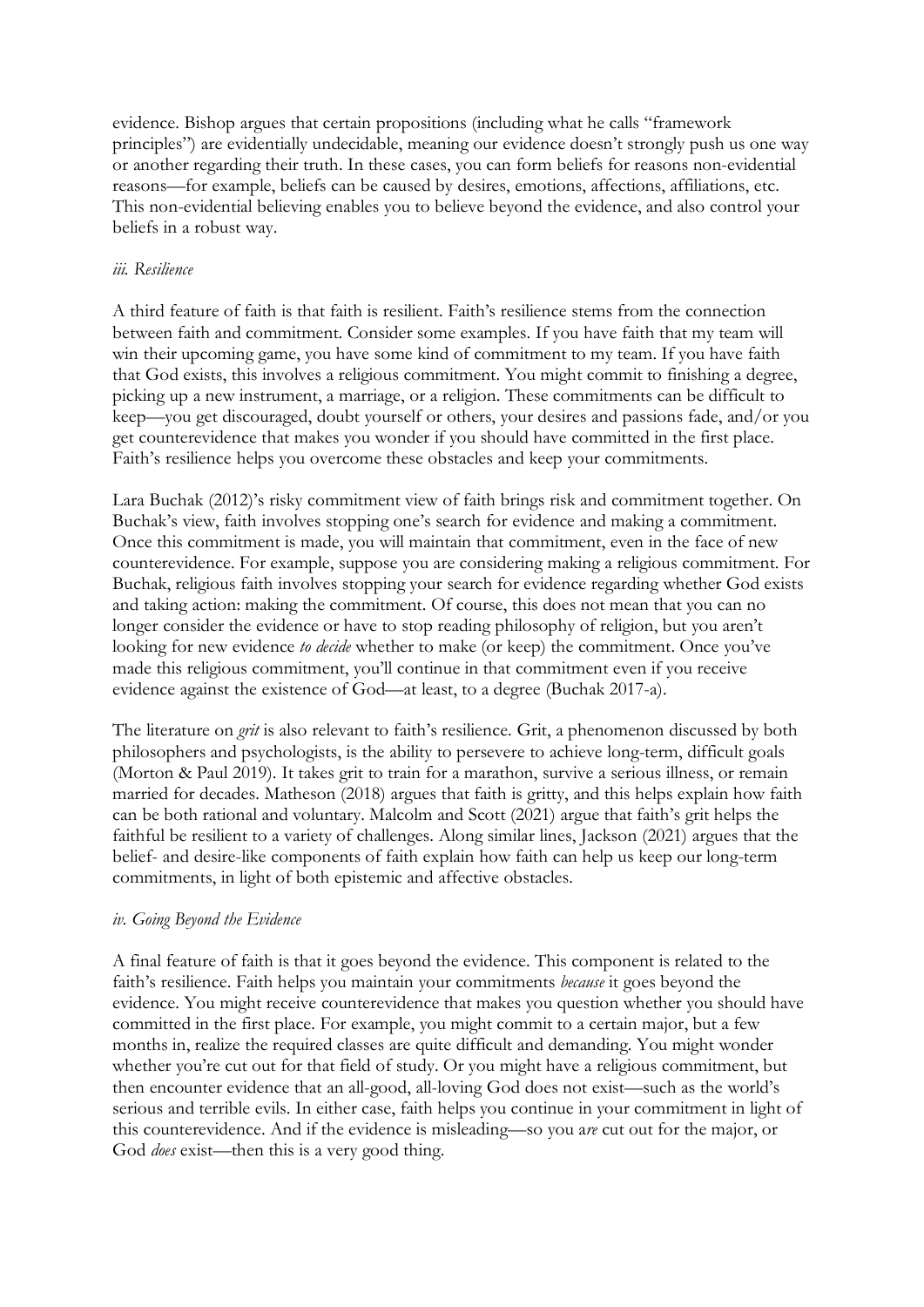The idea that faith goes beyond the evidence raises questions about rationality. How can faith go beyond the evidence but still be rational? Isn't it irrational to disrespect or ignore evidence? We'll return to this question later, but for now, note that there is a difference between going *beyond* the evidence and going *against* the evidence. Going beyond the evidence might look like believing or acting when the evidence is decent but imperfect. Bishop's account, for example, is a way that faith might "venture" beyond the evidence. However, this doesn't mean faith goes *against* the evidence, requiring you to believe something that you have overwhelming evidence is false.

Some do argue that faith goes against the evidence. They fall into two main camps. The first camp thinks that faith goes against the evidence and this is a bad thing; faith is harmful, and we should avoid having faith at all costs. The New Atheists, such as Richard Dawkins and Sam Harris have a view like this (but see Jackson 2020). The second camp thinks that faith goes against the evidence but that's actually a good thing. This view is known as *fideism*. Kierkegaard argued for fideism, and thought that faith is valuable *because* it is absurd: "The Absurd, or to act by virtue of the absurd, is to act upon faith" (*Journals,* 1849). Nonetheless, Kierkegaard thought having faith is one of the highest ideals to which one can aspire. We'll return to the idea that faith "goes beyond the evidence" in Section 3.

## 2. FAITH AND OTHER STATES

This section is about the relationship between faith and related attitudes, states, or actions: belief, doubt, desire, hope, and acceptance. Unlike the features just discussed, these states are normally not part of the definition or essence of faith. Nonetheless, these states are closely associated with faith. Appreciating the ways that faith is similar to, but also different than, these states provides a deeper understanding of the nature of faith.

### **a. Faith and Belief**

When it comes to attitudes associated with faith, many first think of belief. Believing something is taking it to be the case or regarding it as true. Beliefs are a propositional attitude: an attitude taken toward a statement that is either true or false.

What's the relationship between faith and belief? Since belief is propositional, it's also natural to focus on propositional faith; so what's the relationship between belief that p and faith that p? More specifically: does belief that p entail faith that p? And: does faith that p entail belief that p? The answer to the first question is no; belief does not entail propositional faith. This is because propositional faith involves a desire-like or affective component; belief does not. You might believe that there's a global pandemic or believe that your picnic was rained out. However, you don't have *faith* that those things are true, because you don't desire them to be true.

The second question—whether propositional faith entails belief—is significantly more controversial. Does faith that p entail belief that p? Answers this question divide into three main views. Those who say yes normally argue that faith is a kind of belief. The no camp divides into two groups. The first group argues that faith doesn't have to involve belief, but involves something belief-like. A final group argues that faith is something totally different from belief. We'll consider each view in turn. (See Buchak 2017-b for a very helpful, more detailed taxonomy of various views of faith and belief.)

### *i. Faith as a belief*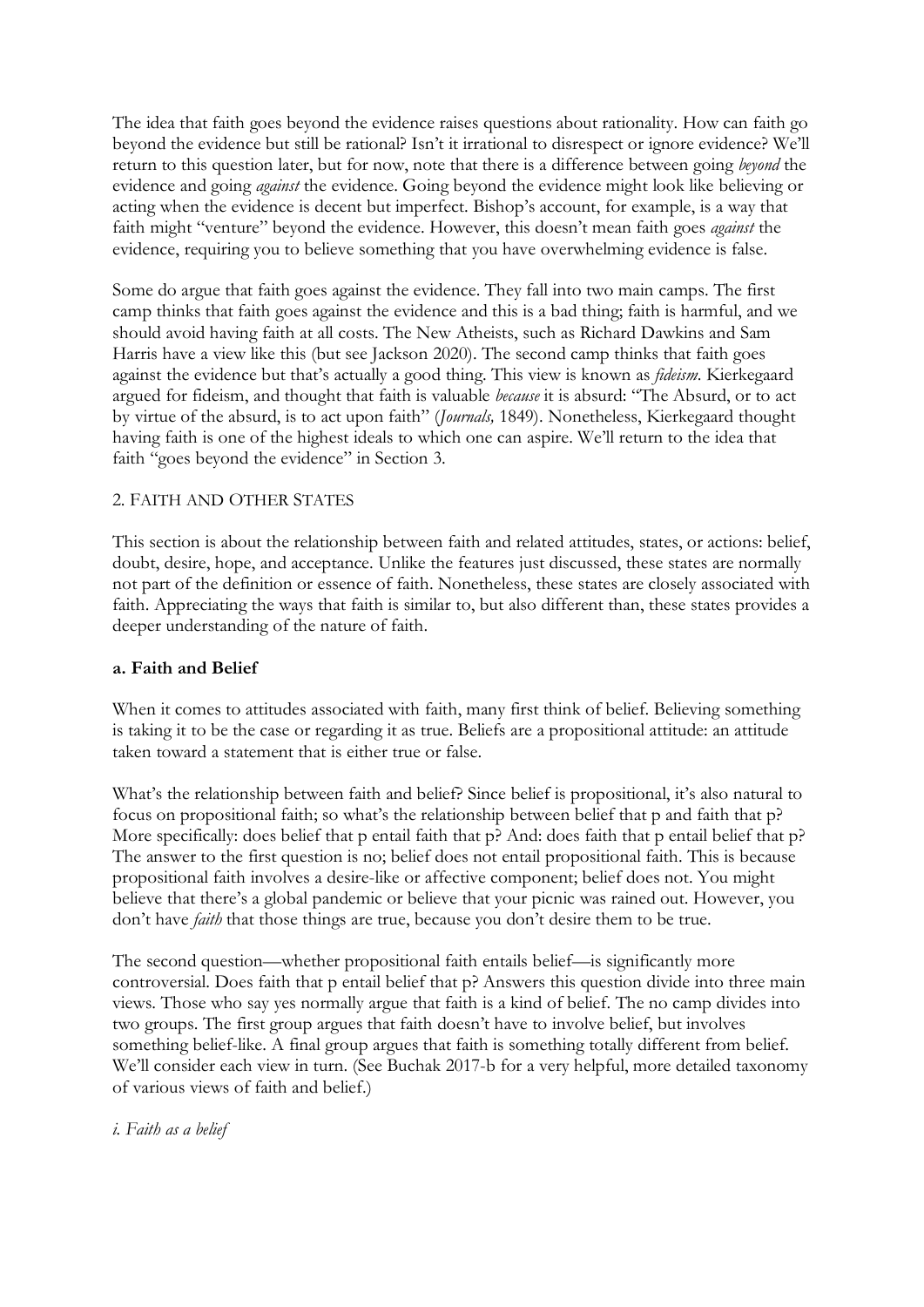On some views, faith is a belief. Call these "doxastic" views of faith. We've discussed two doxastic views already. The first is the view that faith is simply belief in a religious proposition; it was noted that, if intended as a general theory of faith, this seems narrow, as one can have nonreligious faith. (But it may be more promising as an account of religious faith.) The second view is Anscombe and Zagzebski's view that faith is a belief based on testimony, discussed in the previous section on trust. A third view, not yet discussed, traces back to Augustine and Calvin, and is more recently defended by Plantinga (2000). On this view, faith is a belief that is formed through a special mental faculty known as the *sensus divintatus*, or the "sense of the divine." For example, you might watch a beautiful sunset and simply form the belief that there is a Creator; you might be in danger and instinctively cry out to God for help.

Note two things about doxastic views. First, most doxastic views add other conditions in addition to belief. For instance, as we've discussed, it's widely accepted that faith has an affective, desire-like component. So you could add that to the doxastic views. You could also add other conditions: for example, faith is associated with dispositions to act in certain ways, take certain risks, or trust certain people. What unites doxastic views is that faith is a kind of belief; faith is belief-plus.

Second, the view that faith entails belief does not require you to accept that faith *is* a belief. You could have a view on which faith is not a belief, but every time you have faith that a statement is true, you also believe it—faith and belief "march in step" (analogy: just because every animal with a heart also has a kidney does not mean hearts are kidneys). So another view, in the family of doxastic views, is that faith isn't a belief, but always goes along with belief.

#### *ii. Faith as belief-like*

Some resist the idea that faith entails belief. Daniel Howard-Snyder (2013) provides several arguments against doxastic views of faith. Howard-Snyder argues that if one can have faith without belief, this makes sense of the idea that faith is compatible with doubt. Doubting might cause you to give up a belief, but Howard-Snyder argues that you can maintain your faith even in the face of serious doubts. Second, other belief-like attitudes can play belief's role: for example, you could think p is likely, be confident in p, think p is more likely than not, etc. If you do not flat-out believe that God exists, but are confident enough that God exists, Howard-Snyder argues that you can still have faith that God exists. A final argument that you can have faith without belief involves real-life examples of faith without belief. Consider the case of Mother Theresa. Mother Theresa went through a "dark night of the soul" in her later life. During this dark time, in her journals, she confessed that her doubts were so serious that at times, she did not believe that God existed. Nonetheless, she maintained her commitment and dedication to God. Many wouldn't merely say she had faith; Mother Theresa was a paradigm example of a person of faith. This again supports the idea that you can have faith without belief. In general, proponents of non-doxastic views argue that don't want to exclude those who experience severe, belief-prohibiting doubts from having religious faith. In fact, one of the functions of faith is to help you keep your commitments in the face of such doubts.

Howard-Snyder's positive view is that faith is "weakly doxastic." Faith does not require belief but requires a belief-like attitude, such as confidence, thinking likely, etc. He adds other conditions as well; in addition to a belief-like attitude, he thinks that faith that p requires a positive view of p, a positive desire-like attitude toward p, and resilience to new counterevidence against the truth of p.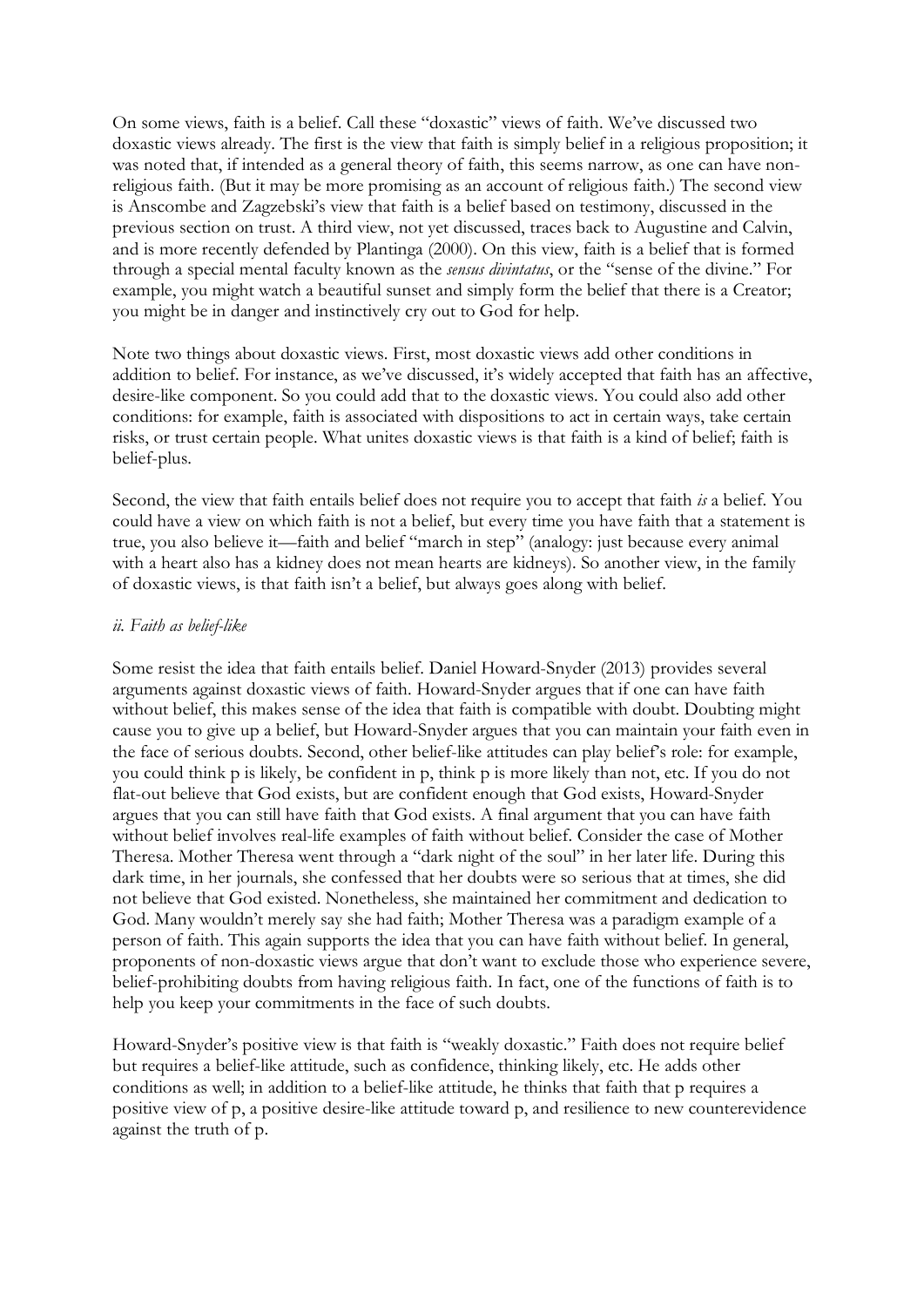In response to Howard-Snyder, Malcolm and Scott (2017) defend that faith entails belief. While they agree with Howard-Snyder that faith is compatible with doubt, they point out that *belief* is also compatible with doubt. It is not uncommon or odd to say things like "I believe my meeting is at 3 pm, but I'm not sure," or "I believe that God exists, but I have some doubts about it." Malcolm and Scott go on to argue that faith without belief, especially religious faith without belief, is a form of *religious fictionalism*. Fictionalists speak about and act on something for pragmatic reasons, but they don't believe the claims that they are acting on and speaking about. For example, you might go to church, pray, or recite a creed, but you do not believe that God exists or what the creed says—you merely do those things for practical reasons. Malcolm and Scott argue that there is something suspicious about this, and there's reason to think that you do not have genuine faith. They conclude that faith entails belief, and more specifically, religious faith requires the belief that God exists.

We won't settle this debate here, but note that there are various responses that the defender of the weakly-doxastic view of faith could make. Concerning the point about doubt, a proponent of weak doxasticism might argue that faith is compatible with more doubt than belief. Even if belief is compatible with *some* doubt—as it seems fine to say, "I believe p but there's a chance I'm wrong"—it seems like faith is compatible with *even more* doubt—more counterevidence or lower probabilities. On fictionalism, Howard-Snyder (2018) responds that religious fictionalism is a problem only if the fictionalist actively believes that the claims they are acting on are *false*. However, if they are in doubt but moderately confident, or think the claims are likely, even if they don't believe the claims, it's more plausible that fictionalists can have faith. You might also respond by appealing to some of the distinctions discussed above: for example, maybe *religious* faith entails belief, but non-religious faith does not.

### *iii. Faith as totally different from belief*

A third view pulls faith even further away from belief. On this view, faith does not entail belief, nor does faith entail something belief-like, but instead, faith is totally different from belief. This view is often known as a *pragmatist* view of faith.

We will return to these views later, but here's a summary. Some authors argue that faith only involves accepting, or acting as if, something is true (Swinburne 1981; Alston 1996). Others argue that faith is a disposition to act in service of an ideal (Dewey 1934; Kvanvig 2013), or that faith involves pursuing a relationship with God (Golding 1990; Buckareff 2005). Some even argue that faith is incompatible with belief; for example, Pojman (1986) argues that faith is profound hope, and Schellenberg (2005) argues that faith is imaginative assent. Both argue that one *cannot* have faith that p if they believe that p.

Pragmatist views depart drastically from both doxastic and weakly doxastic accounts of faith. Faith does not even really resemble belief, but is something totally unlike belief, and more closely related to action, commitment, or a disposition to act.

There are two ways to view the debate between doxastic, weakly doxastic, and pragmatic views of faith. One possibility is that there's a single thing, "faith" and people are debating about what exactly faith amounts to: is faith a belief, similar to a belief, or not at all like belief? Another possibility, however, is that there are actually different kinds of faith. Plausibly, both doxastic and weakly doxastic views are describing attitude-focused faith, and pragmatic views of faith are describing action-focused faith. This second possibility doesn't mean there aren't any interesting debates regarding faith. It still leaves open whether attitude-focused faith requires belief, or merely something belief-like, and if the latter, what those belief-like attitudes can be, and how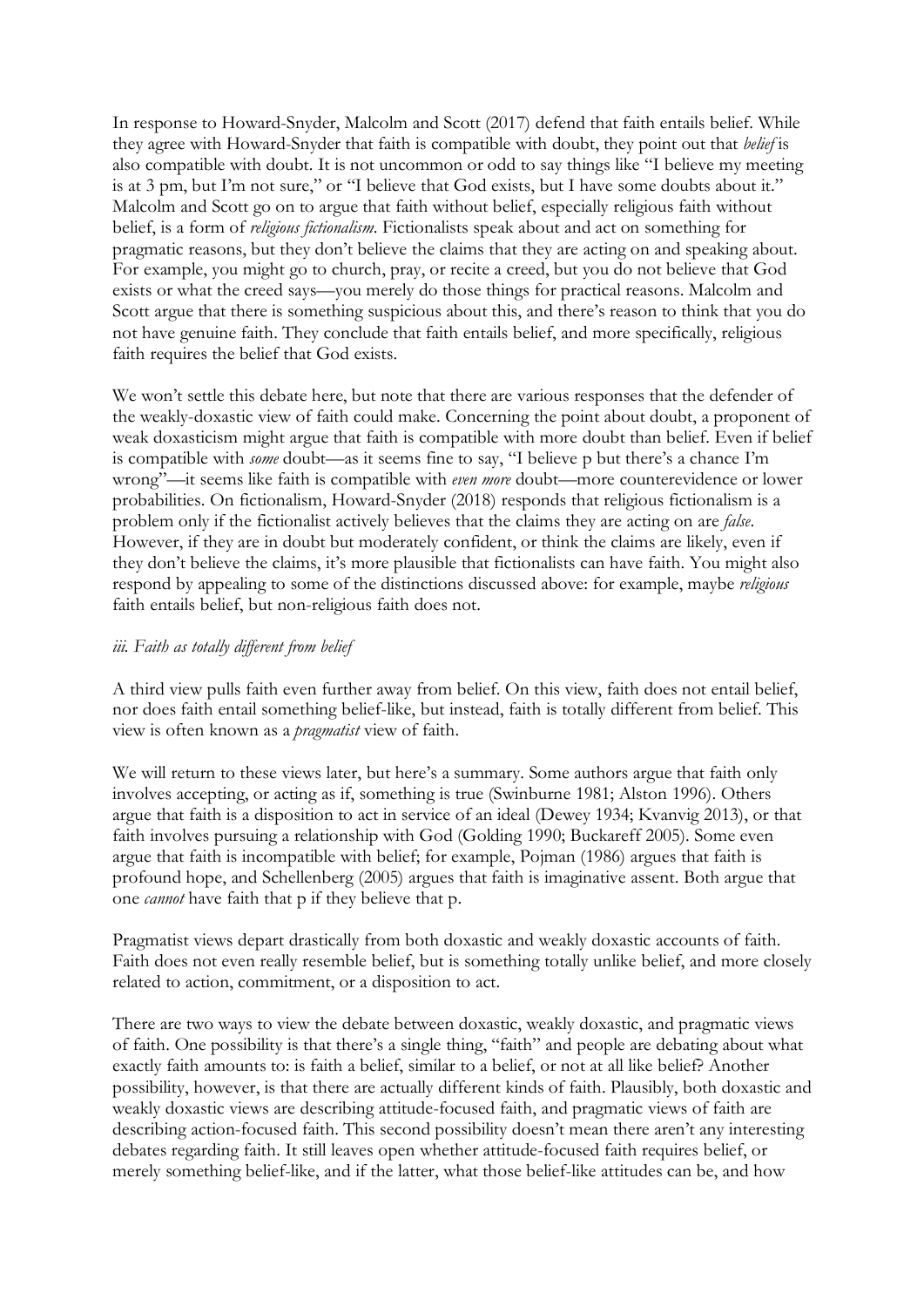weak they can be. It also leaves open what view of action-focused faith is correct. However, you may not have to choose between pragmatist views on the one hand, and doxastic or weakly doxastic views on the other; each view may simply be describing a different strand of faith.

## **b. Faith and Doubt**

One might initially think that faith and doubt are opposed to each other. That is, those with faith will never doubt, or if they do doubt, their faith is weak. However, if you agree with the points made in the previous section—Howard-Snyder's argument that faith is compatible with doubt; and Malcolm and Scott's point that *belief* is also compatible with doubt—there's reason to reject the view that faith and doubt are completely opposed to each other.

Howard-Snyder (2013: 359) distinguishes between two ways of doubting. First, you might simply doubt p. Howard-Snyder says that this involves an inclination to disbelieve p. If you doubt that it will rain tomorrow, you'll tend to disbelieve that it will rain tomorrow. This type of doubt doubting p—might be in tension with, or even inconsistent with faith. Even those who deny that faith entails belief nonetheless think that faith is not consistent with disbelief; you cannot have faith that p if you think p is false (but see Whitaker 2019).

However, not all doubt is closely associated with disbelief. You might instead *be in doubt* about p, or *have some doubts* about p. Moon (2018) argues that this type of doubt involves (roughly) thinking you might be wrong. In these cases, you are pulled in two directions—maybe you believe something, but then receive some counterevidence. Moon argues that this second kind of doubt is compatible with belief (2018: 1831), and Howard-Snyder argues that it is compatible with faith. Howard-Snyder says, "Being in doubt is no impediment to faith. Doubt is not faith's enemy; rather, the enemies of faith are misevaluation, indifference or hostility, and faintheartedness" (2013: 370).

Thus, there's good reason to think that having doubts is consistent with faith. Those that deny that faith entails belief might argue that faith is compatible with more doubts than belief. What's more, faith may be a tool that helps us maintain our commitments in light of doubts. For example, Jackson (2019) argues that evidence can move our confidence levels around, but it doesn't always change our beliefs. For example, suppose John is happily engaged and will be married soon, and based on the sincerity and commitment of him and his spouse, he has faith that they will not get divorced. Then, he learns that half of all marriages end in divorce. Learning this should lower his confidence that they will remain committed, causing him to have doubts that his marriage will last. However, this counterevidence does not mean he should give up his faith or the commitment. His faith in himself and his spouse can help him maintain the commitment, even in light of the counterevidence and resulting doubts.

### **c. Faith and Desire**

Recall that attitude-focused faith involves a desire for, or a positive evaluation of, the object of faith. If you have faith that your friend will win her upcoming race, then you want her to win; it doesn't make sense to claim to have faith she will win if you hope she will lose. Similarly, you wouldn't have faith that your best friend has cancer, or that you will continue smoking. A large majority of the authors writing on the philosophy of faith maintain that faith involves a positive evaluation of its object (Audi 2011: 67; Howard-Snyder 2013: 362–3). Even action-focused faith may involve desire. While it is more closely identified with actions, rather than attitudes, it could still involve or be associated with desires or pro-attitudes.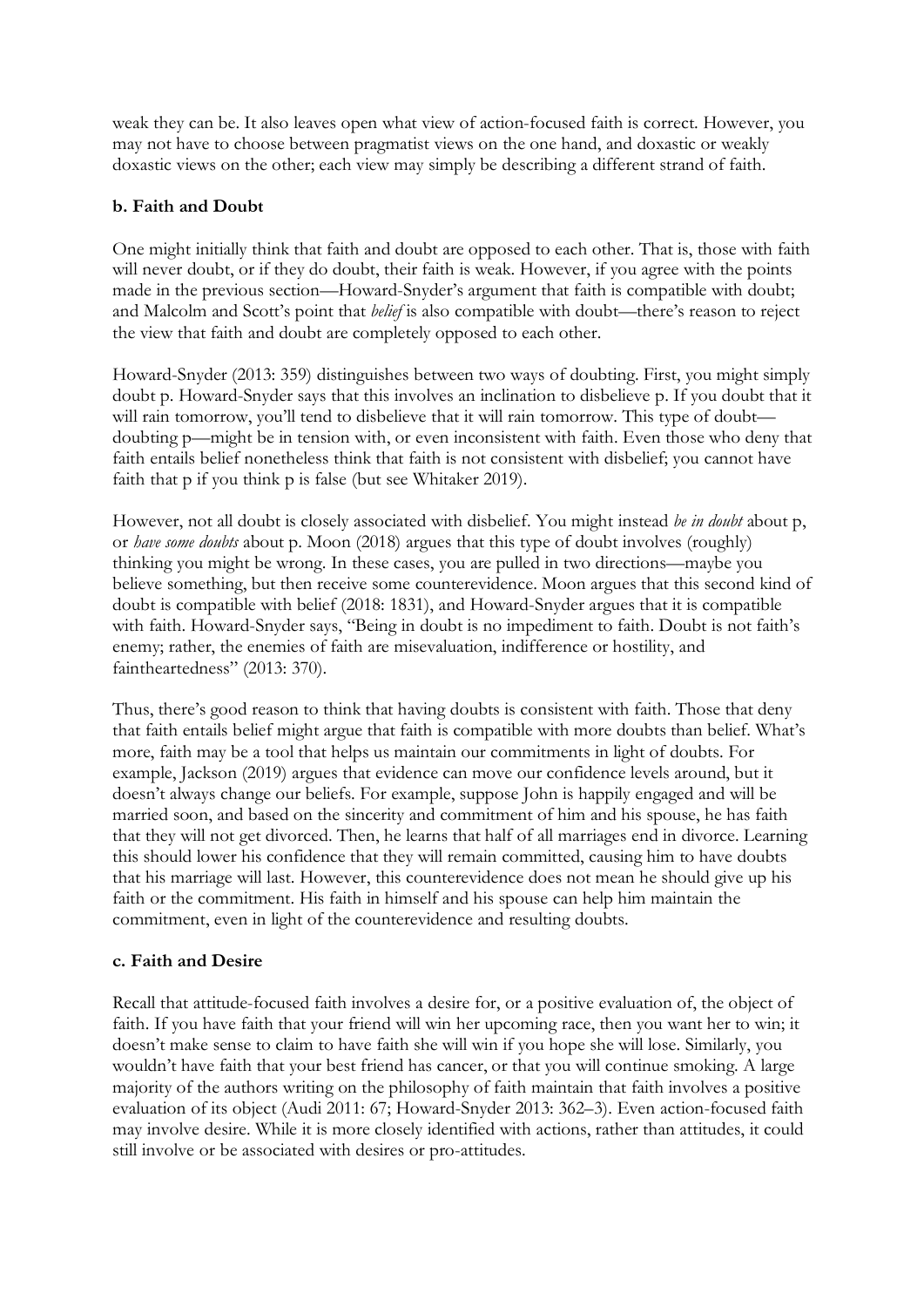Malcolm and Scott (2021) challenge the orthodox view that faith entails desire or positivity. They argue that, while faith might often involve desire, the connection is not seamless. For example, you might have faith that the devil exists or faith that hell is populated—not because you want these to be true, but because these doctrines are a part of your religious commitment. You might find these doctrines confusing and difficult to swallow, and even hope that they are false, but you trust that God has a plan or reason to allow these to be true. Malcolm and Scott argue that faith in such cases does not involve positivity toward its object—and in fact, it may involve negativity.

Furthermore, crises of faith can involve the loss of desire for the object of faith. There's been much talk about how faith that p can be resilient in light of counterevidence: evidence that p is false. But what about evidence that p would be a bad thing? One might question their religious commitment, say, not because they doubt God's existence, but because they doubt that God's existence would be a good thing, or that God is worth committing to (see Jackson 2021). Malcolm and Scott argue that if one can maintain faith through a crisis of faith, this provides another reason to think that faith may not always involve positivity.

Note that more attention has been paid to faith's belief-like component than faith's desire-like component. Many authors mention the positivity of faith, motivate it with a few examples, and then move on to other topics. But many similar questions that arise regarding faith and belief could also be raised regarding faith and desire. For example: does faith that p *entail* a desire for p? What if someone has something weaker than a desire, such as a second-order desire (a desire to desire p)? Or some desire for p, but also some desire for not-p? Could these people have faith? Can other attitudes play the role of desire in faith, such as a belief that p is good?

If you are willing to weaken the relationship between faith and desire, you could agree with Malcolm and Scott that the idea that faith entails desire is too strong, but nonetheless accept that a version of the positivity view is correct. Similar to a weakly doxastic account of faith and belief, you could have a weakly positive account of faith and desire: faith's desire-like condition could include things like second-order desires, conflicting desires, pro-attitudes, or beliefs about the good. Then, in a crisis of faith, the faithful could have second-order desires or some weaker desire-like attitude. The prospect of weakly positive accounts of faith should be further explored. And in general, more attention should be paid to the relationship between faith and desire. In the religious case, this connection is related to the axiology of theism, the question of whether we should want God to exist (see Kraay 2021).

# **d. Faith and Hope**

Faith and hope are often considered alongside each other, and for good reason. Like faith, hope also has a desire-like component and a belief-like component. The desire-like component in both attitudes is similar—whether you have faith that your friend will win their game or hope that they will win their game, you want them to win the game.

However, hope's belief-like component is arguably weaker than faith's. *Hope* that a statement is true merely requires thinking that statement is *possibly true*; it can be extremely unlikely. Even if there's a 95% chance of rain tomorrow, you can still hope your picnic won't be rained out. Hope's belief-like component could be one of two things: a belief that p is possible, or a *non-zero credence* in p. (*Credence* is a measure of subjective probability—the confidence you have in the truth of some proposition. Credences are measured on a scale from 0 to 1, where 0 represents certainty a proposition is false, and 1 represents certainty that it is true.) So if you hope that p, you cannot believe p is impossible or have a credence of 0 in p (certainty p is false). At the same time, it seems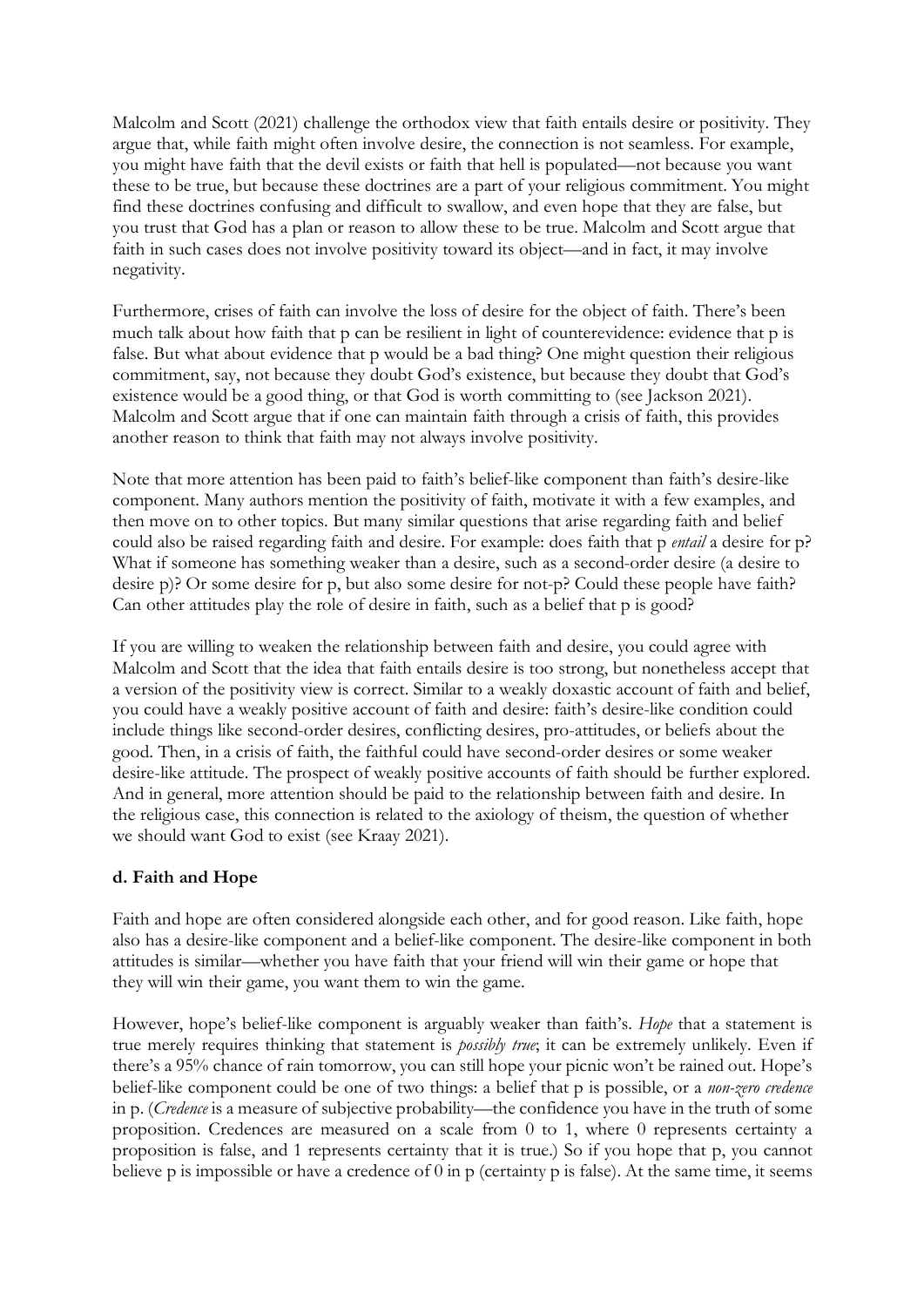odd to hope for things in which we are certain. You don't hope that  $1+1=2$  or hope that you exist, even if you strongly desire those to be true. Then, as Martin (2013: 69) notes, hope that p may be consistent with any credence in p between, but excluding, 1 and 0.

Thus, on the standard view of hope, hope consists of two things: a desire for p to be true and a belief that p is possible (or non-zero credence). (See Milona 2019 for a recent defense of the standard view. Some argue that hope has additional components; for details of recent accounts of hope, see Rioux 2021.) Contrast this with faith. Unlike hope, faith that a statement is true isn't compatible with thinking the statement is extremely unlikely or almost definitely false. If there's a 95% chance of rain tomorrow, you should not—and most would not—have faith that it will be sunny tomorrow. The chance of rain is just too high. But this doesn't preclude *hoping* that it will be sunny. Thus, you can hope that something is true when it's so unlikely that you cannot have faith.

This carves out a unique role for hope. Sometimes, after we make a commitment, we get lots of counterevidence challenging our basis for that commitment—counterevidence so strong that we must give up our faith. You might hope your missing sibling is alive, even in light of evidence that they are dead, or hoping that you will survive a concentration camp, or hoping that you can endure a risky treatment for a serious illness. But resorting to hope does not always mean you should give up your commitment. Hope can, in general, underlie our commitments when we don't have enough evidence to have faith (see Jackson 2021).

While faith and hope are distinct in certain ways, Pojman (1986) argues that faith is a certain type of hope: profound hope. Pojman isn't interested in casual hope—like hope your distant cousin will get the job he applied for—but is focused on the hope that is deep and central to our life projects. In addition to the two components of hope discussed above, profound hope also involves a disposition to act on p, an especially strong desire for p to be true, and a willingness to take great risks to bring p about. Pojman's view draws on a connection between attitude-focused faith and action-focused faith, as Pojman's account gives a central role to risky action. Those convinced by the idea that faith requires a bit more evidence than hope may also want to add a condition to Pojman's view: the belief-like component of faith-as-hope must be sufficiently strong, as faith might require more than merely taking something to be possible.

### **e. Faith and Acceptance**

Accepting that p is acting as if p. When you accept a proposition, you treat it as true in your practical reasoning, and when you make decisions, acts as if p were true. According to Jonathan Cohen (1992: 4), when one accepts a proposition, one "includes that proposition… among one's premises for deciding what to do or think in a particular context." Often, we accept what we believe and believe what we accept. You believe coffee will wake you up, so you drink it when you are tired in the morning. You believe my car is parked north of campus, so you walk that way when you leave the office.

However, sometimes, you act as if something is true even though you don't believe it. Suppose you are a judge in a court case, and the evidence is enough to legally establish that a particular suspect did it "beyond a reasonable doubt." However, suppose you have other evidence that they are innocent, but it is personal, such that it cannot legally be used in a court of law. You may not be justified in *believing* they are guilty, but for legal reasons, you must *accept* that they are guilty and issue the "guilty" verdict. In other cases, you believe something, but don't act as it if is true. Suppose you are visiting a frozen lake with your young children, and they want to go play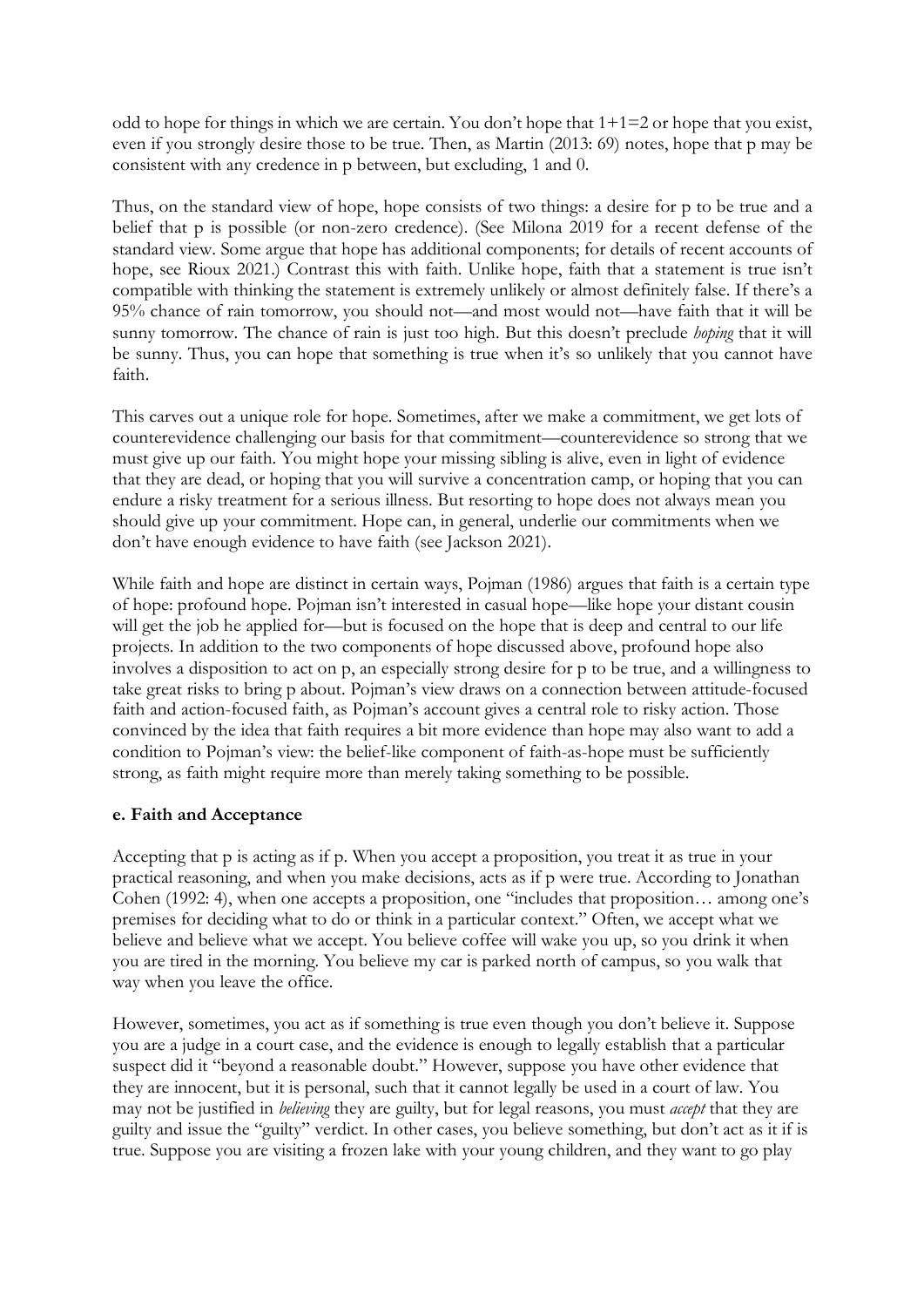on the ice. You may rationally believe the ice is thick and safe, but refuse to let your children play, accepting that the ice will break, because of how bad it would be if they fell in.

Several authors have argued that faith and acceptance are closely connected. Alston (1996) argues that acceptance, rather than belief, is one of the primary components of faith. That is, those with faith may or may not believe the propositions of faith, but they *act as if* they are true. A similar view is Swinburne's pragmatist faith. On Swinburne (1981)'s view, faith is acting on the assumption that p. Like Alston, Swinburne also maintains that faith does not require belief. Schellenberg (2005)'s view also gives acceptance a prominent place in faith. On Schellenberg's view, faith is imaginative assent. If you have faith that p, you deliberately imagine p to be true, and you are guided by this imaginative picture, and act on the truth of p. So Schellenberg's picture of faith is imaginative assent plus acceptance. While these authors argue that acceptance is necessary for faith, most don't think it is sufficient; the faithful fulfill other conditions, including a pro-attitude towards the object of faith.

A final view is that faith involves a kind of allegiance. Allegiance is an action-oriented submission to a person or ideal. Dewey (1934) and Kvanvig (2013) defend the allegiance view of faith, on which the faithful are more characterized by their actions than their attitudes. The faithful are marked by their loyalty and committed action to the object of faith; in many cases, this could look like accepting certain propositions of faith, even if one does not believe them. Bates (2017) also proposes a model of Christian faith as allegiance, but for Bates, faith requires both a kind of intellectual assent (something belief-like) and allegiance, or enacted loyalty and obedience to God.

Whether these views that give acceptance or action a central role in faith are weakly doxastic or pragmatic depends on one's view of acceptance: is acceptance a belief-like state or an action-like state? Since acceptance is acting as if something is true, and you can accept a proposition even if you think it is quite unlikely, in my view, views of faith that give acceptance a central role are better characterized as pragmatic. However, some acceptance views, like Bates', that involve both acceptance and something belief-like, may be doxastic or weakly doxastic.

### 3. EVALUATING FAITH

Thus far, this article has focused on the nature of faith. Section 1 covered types of faith and features of faith. Section 2 covered the way faith compares and contrasts with other related attitudes and actions. This final section is about evaluating faith. We'll discuss three modes of evaluation: epistemic, practical, and moral.

Note that, like other attitudes and actions, faith is sometimes rational and sometimes irrational, sometimes permissible and sometimes impermissible. In the same way that beliefs can be rational or irrational, faith can be rational or irrational. Not all faith should be evaluated in the same way. The rationality of faith depends on several factors, including the nature of faith and the object of faith. Drawing on some of the above accounts of the nature of faith, we'll discuss in this section various answers to the question of why and when faith could be rational, and why and when faith could be irrational.

### **a. Faith's Epistemic Rationality**

Our first question is whether faith can be *epistemically* rational, and if so, when and how. Epistemic rationality is associated with justified belief and knowledge. An epistemically rational belief has characteristics like being based on evidence, being reliably formed, being a candidate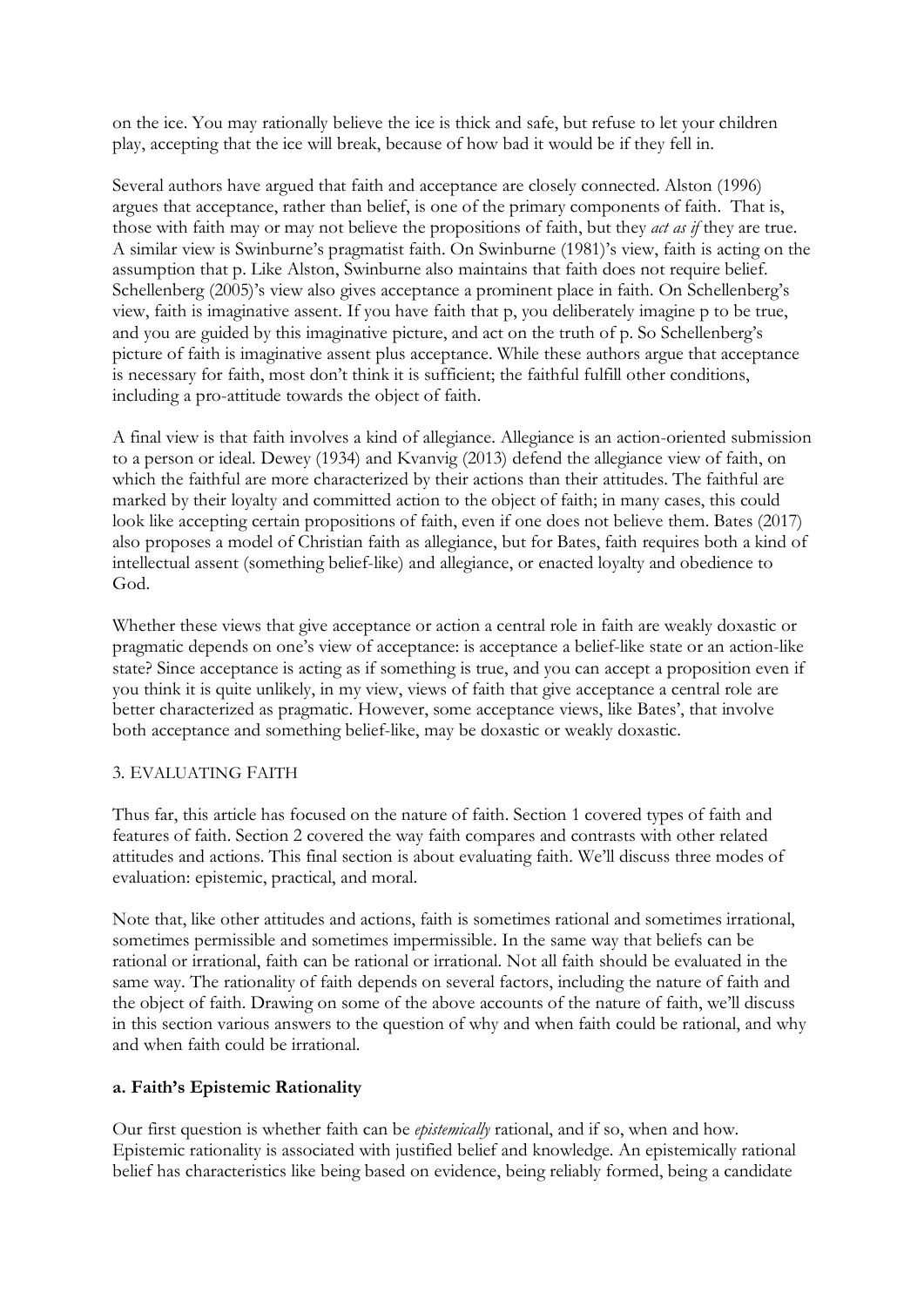for knowledge, and being the result of a dependable process of inquiry. Paradigm examples of beliefs that are not epistemically rational ones are based on wishful thinking, hasty generalizations, or emotional attachment.

Epistemic rationality is normally applied to attitudes, like beliefs, so faith's epistemic rationality primarily concerns faith as a mental state. We will also focus on propositional faith. We'll divide our discussion of faith's epistemic rationality into two parts: evidence and knowledge.

#### *i. Faith and Evidence*

Before discussing faith, it might help to discuss the relationship between evidence and epistemic rationality. It's widely thought that epistemically rational people follow the evidence. While the exact relationship between evidence and epistemic rationality is controversial, many endorse what is called *evidentialism*, the view that you are epistemically rational if and only if you proportion your beliefs to the evidence.

We've seen that faith is resilient: it helps us keep our commitments in the face of counterevidence. Given faith's resilience, it is natural to think that faith goes beyond the evidence. But wouldn't having faith then violate evidentialism? Can faith both be perfectly proportioned to the evidence, but also go beyond the evidence? Answers to these questions fall into three main camps, that take different perspectives on faith, evidence, and evidentialism.

The first camp, mentioned previously, maintains that faith violates evidentialism because it goes beyond the evidence; but evidentialism is a requirement of rationality; thus, faith is irrational. Fideists and the New Atheists may represent such a view. However, you might think that the idea that all faith is always irrational is too strong, and instead, faith is more like belief: sometimes rational and sometimes irrational. Those that think faith is sometimes rational then fall into two camps.

The first camp holds that rational faith does not violate evidentialism and that there are ways to capture faith's resilience that respect evidentialism. For example, consider Anscombe and Zagzebski's view that faith is believing another's testimony. On this view, faith is based on evidence, and rational faith is proportioned to the evidence: testimonial evidence. Of course, this assumes that testimony is evidence, but this is highly plausible: much of our geographical, scientific, and even everyday beliefs are based on testimony. Most of our scientific beliefs aren't based on experiments we did ourselves—they are based on results reported by scientists. We trust their testimony. We believe geographical facts about the shape of the globe and things about other countries even though we've never traveled there ourselves—again, based on testimony. We ask people for directions on the street and believe our family and friends when they report things to us. Testimony is an extremely important source of evidence, and without it, we'd be in the dark about a lot of things.

In what sense does faith go beyond the evidence, on this view? Well, sometimes, we have only testimony to go on. We may not have the time or ability to verify what someone tells us without outside sources, and we may be torn about whether to trust someone. In choosing to take someone's word for something, we go beyond the evidence. At the very least, we go beyond *certain kinds* of evidence, in that we don't require outside verifying evidence. One worry for this view, however, is that faith is straightforwardly based on evidence, and thus it cannot explain how faith can go beyond the evidence.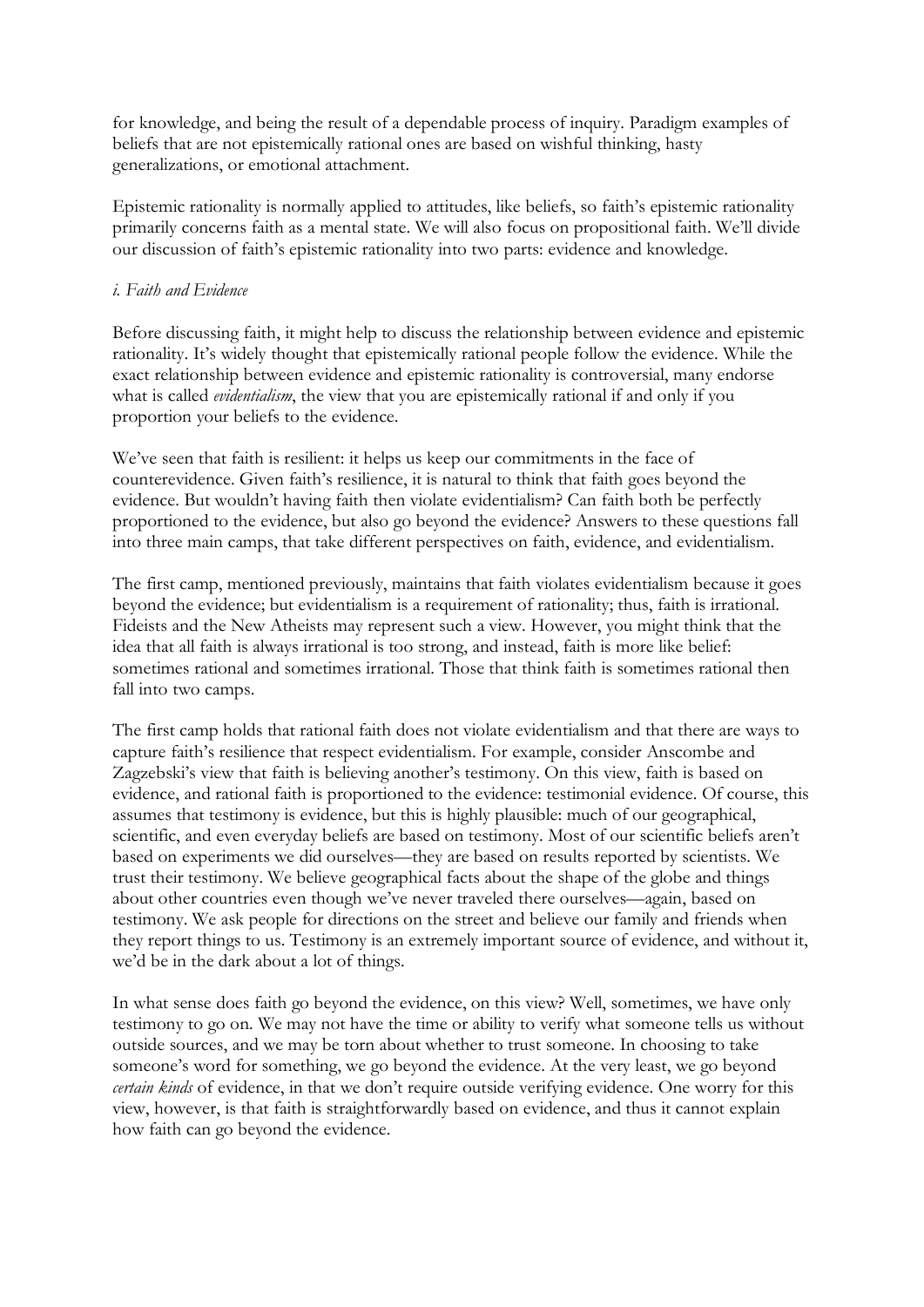A second view on which rational faith goes beyond the evidence without violating evidentialism goes back to William James (1898) and is more recently defended by Bishop (2002; 2007). Recall that James argues that taking a risk and believing beyond the evidence can be epistemically rational in cases where "reason does not decide." Along similar lines, Bishop argues that faith is a "doxastic venture," and we can rationally take this venture when the propositions of faith are undecided by the evidence.

These remarks resemble a view in epistemology known as *epistemic permissivism*: the view that sometimes, the evidence allows for multiple different rational attitudes toward a proposition. In permissive cases, where your evidence does not point you one way or another, there's an evidential tie between two attitudes. You can then choose to hold the faithful attitude, consistent with, but not required by, your evidence. This doesn't violate evidentialism, as the faithful attitude is permitted by, and in that sense fits, your evidence. At the same time, faith goes beyond the evidence in the sense that the faithful attitude is not strictly required by your evidence.

Consider two concrete examples. First, suppose your brother is accused of a serious crime. Suppose that there are several good, competing explanations of what happened. It might be rational for you to withhold belief, or even believe your brother is guilty, but you could instead choose the explanation of the evidence that supports your brother's innocence. This demonstrates faith that your brother is innocent without violating the evidence, since believing he is innocent is a rational response to the data.

Or suppose you are trying to decide whether God exists. The evidence for God is complicated and difficult to assess, and there are good arguments on both sides. Suppose, because the evidence is complicated in this way, you could be rational as a theist (who believes God exists), atheist (who believes God does not exist), or agnostic (who is undecided on whether God exists). Suppose you go out on a limb and decide to have faith that God exists. You are going beyond the evidence, but you are also not irrational, since your evidence rationally permits you to be a theist. Again, this is a case where rational faith respects evidentialism, but also goes beyond the evidence. (Note that, depending on how evidentialism is defined, this response may better fit under the third view, discussed next. Some strong versions of evidentialism are inconsistent with permissivism, and on some versions of the permissivist theory of faith, non-evidential factors can break evidential ties, so things besides evidence can play into rational belief.) There are other views on that attempt to reconcile faith's resilience with evidentialism; see, for example, Jackson (2019) and Dormandy (forthcoming).

The third and final camp holds the view that faith, in going beyond the evidence, violates evidentialism, but this does not mean that faith is irrational. For example, you might maintain that evidentialism applies to belief, but not faith. After all, it's natural to think that faith goes beyond the evidence in a way that belief does not. To maintain evidentialism about belief, proponents of this view would need to say that rational faith is inconsistent with belief. Then, faith might be subject to different, non-evidentialist norms, but could still be rational and go beyond the evidence.

A second family of views that rejects evidentialism but maintains faith's rationality are *externalist* views. Externalists maintain that epistemic justification depends on factors that are external to the person—for example, your belief that there is a cup on the desk can be rational if it is formed by a reliable perceptual process, whether or not you have evidence that there is a cup. Plantinga in particular is an externalist who thinks epistemic justification (or "warrant") is a matter of functioning properly. Plantinga (2000) argues that religious beliefs can be *properly basic*: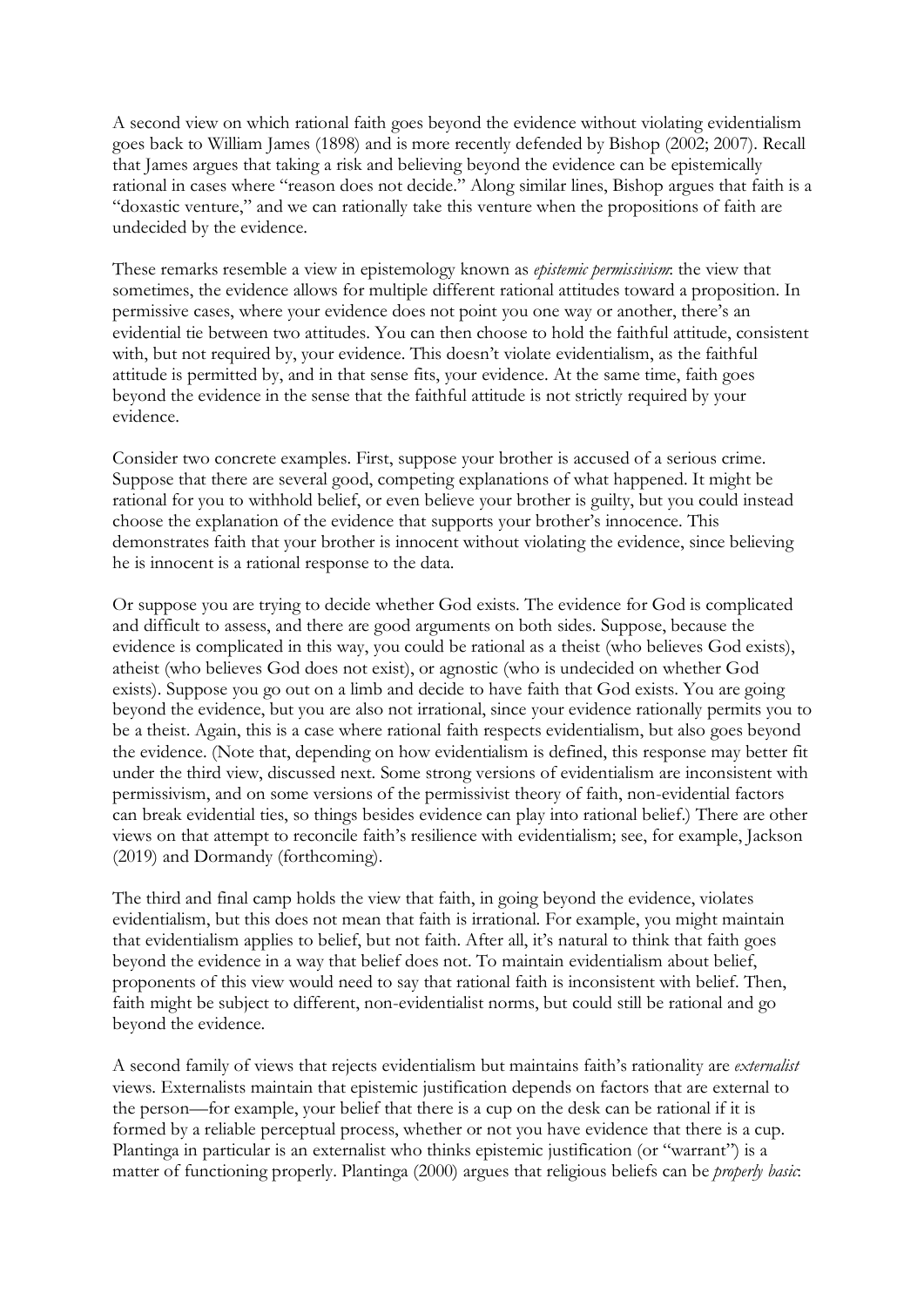rational even if not based on an argument. Plantinga's view involves the *sensus divinitatus*: a sense of the divine, that, when functioning properly, causes people to form beliefs about God (for example, "There is a Creator"; "God exists"; "God can help me") especially in particular circumstances (for example, in nature, when in need of help, etc.). These beliefs can be rational, even if not based on argument, and may be rational without any evidence at all.

Externalist views, insofar as they reject evidentialism, may then have an easier time explaining how faith goes beyond the evidence; evidence is not required for faith (or belief) to be epistemically rational. However, most externalist views include a *no-defeater condition*: if you get evidence that a belief is false (a defeater), that can affect, or even preclude, your epistemic justification. For example, you might form a warranted belief in God based on the *sensus divinitatus* but then begin to question why a loving, powerful God would allow the world's seriously and seemingly pointless evils; this counterevidence could remove your warrant for believing in God. Generally, externalist views may need a story about how faith can be resilient in the face of counterevidence to fully capture the idea that faith goes beyond the evidence.

We've seen three views about the relationship between faith, evidence, and evidentialism. On the first view, evidentialism is true, and faith does not respect evidentialism, so faith is irrational. On the second, evidentialism is true, and rational faith goes beyond the evidence in a way that respects evidentialism. On the final view, evidentialism is false, so faith does not have to be based on evidence; this makes space for rational faith to go beyond the evidence. Now, we turn to a second topic concerning the epistemology of faith: faith and knowledge.

#### *ii. Faith and Knowledge*

Epistemology is the study of knowledge. Epistemologists have mostly focused on *propositional knowledge*: knowledge that a proposition is true. For example, you might know that 1+1=2 or that it is cold today. Knowledge involves at least three components: justification, truth, and belief. If you know that is it cold today, you believe that it is cold today, it is indeed cold today, and your belief that it is cold today is epistemically justified. (While these three components are necessary for knowledge, many think they aren't sufficient, due to Gettier's (1963) famous counterexamples to the justified true belief account of knowledge.) Note that knowledge is a high epistemic ideal. When a belief amounts to knowledge, it is not merely justified, but it is also true. Many epistemologists also think that knowledge requires a high degree of justification, for example, quite good evidence.

There are three main views about the relationship between faith and knowledge. The first is that propositional faith is a kind of knowledge. Plantinga's view lends itself to a view of faith along these lines, as Plantinga's story about proper function is ultimately an account of knowledge. Plantinga's view is inspired by Calvin's, who defines faith as a "firm and certain" knowledge of God (*Institutes* III, ii, 7:551). If Plantinga is right that (undefeated) theistic beliefs, formed reliably by properly functioning faculties in the right conditions, amount to knowledge, then Plantinga's view might be rightfully characterized as on one which faith is (closely tied to) knowledge. Relatedly, Aquinas discusses a kind of faith that resembles knowledge, but is ultimately "midway between knowledge and opinion" (*Summa Theologica* 2a2ae 1:2).

On a second view, propositional faith is not a kind of knowledge, but can amount to knowledge in certain circumstances. For example, one might hold that faith may be consistent with less evidence or justification than is required for knowledge, or that faith does not require belief. Thus, one could have faith that p—even rationally—even if one does not know that p. Keep in mind that knowledge is a high epistemic bar, so meeting this bar may not be required for faith to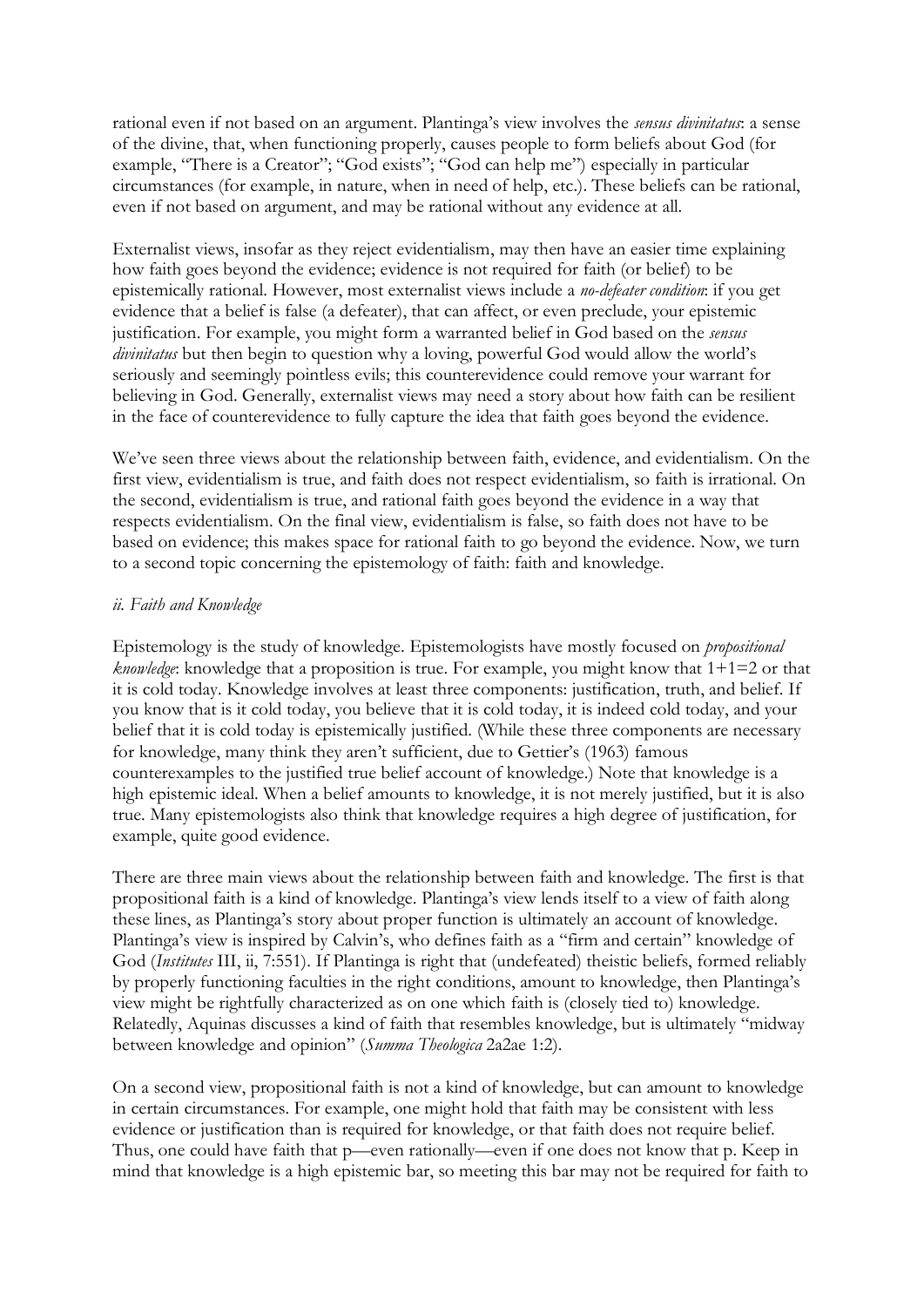be rational—faith that p might be rational even if, for example, p is false, so p is not known. However, faith that p may amount to knowledge when it meets the conditions for knowledge: p is justifiedly believed, true, and not Gettiered.

On a final view, faith that p is inconsistent with knowing p. For example, Howard-Snyder (2013: 370) suggests that for faith, one's evidence must be "sub-optimal." Along similar lines, Alston (1996: 12) notes that "[F]aith-that has at least a strong suggestion of a weak epistemic position vis-a-vis the proposition in question." Since knowledge sets a high epistemic bar (the proposition in question must enjoy a high degree of justification, be true, etc.), faith may play a role when your epistemic position is too poor to know. And if you know p, faith that p is not needed. This fits well with Kant's famous remarks: "I have…found it necessary to deny *knowledge*, in order to make room for *faith*" (Preface to the Second Edition of the *Critique of Pure Reason,* 1787/1933: 29). On this third view, then, if you have faith that p, you don't know p, and if you know p, faith that p is unnecessary.

As noted, many epistemologists focus on propositional knowledge, or knowledge-that: knowing that a proposition is true. However, there are other kinds of knowledge: knowledge-how, or knowing how to perform some action, such as riding a bike, and knowledge-who, or knowing someone personally. There's been some interesting work on non-propositional knowledge and faith: for knowledge-how, see Sliwa (2018); for knowledge-who, see Benton (2018). Note that non-propositional knowledge might better fit with non-propositional faith, such as faith-in. This raises several interesting questions, such as: does say, faith in God require interpersonal knowledge of God? And how does this relate to the belief that God exists? The relationship between non-propositional knowledge and faith merits further exploration.

## **b. Faith's Practical Rationality**

Our second question is whether faith can be *practically* rational, and if so, when and how. Practical rationality, unlike epistemic rationality, is associated with what is good for you: what fulfills your desires and leads to your flourishing. Examples of practically rational actions include brushing your teeth, saving for retirement, pursuing your dream job, and other things conducive to meeting your goals and improving your life.

Practical rationality is normally applied to actions. Thus, it makes the most sense to evaluate action-focused faith for practical rationality. In particular, *acceptance*, or acting as if a proposition is true, is often associated with action-focused faith. Thus, we'll focus on what makes *accepting* a proposition of faith practically rational, and whether faithful acceptance can be practically rational but go beyond the evidence.

Elizabeth Jackson (2021)'s view of faith focuses on how acceptance-based faith can be practically rationality in light of counterevidence. Jackson notes that, on two major theories of rational action (the belief-desire view and the decision-theory view), rational action is caused by two things: beliefs and desires. If it's rational for you to go to the fridge, this is because you want food (a desire) and you believe there is food in the fridge (a belief). But you can believe and desire things to a stronger or lesser degree; you might rationally act on something because you have a strong desire for it, even though you consider it unlikely. Suppose your brother goes missing. He has been missing for a long time, and there is a lot of evidence he is dead, but you think there is some chance he might be alive. Because it would be so good if he was alive and you found him, you have action-focused faith that he is alive: you put up missing posters, spend lots of time searching for him, etc. The goodness of finding him again makes this rational, despite your counterevidence. Or consider another example: you might rationally accept that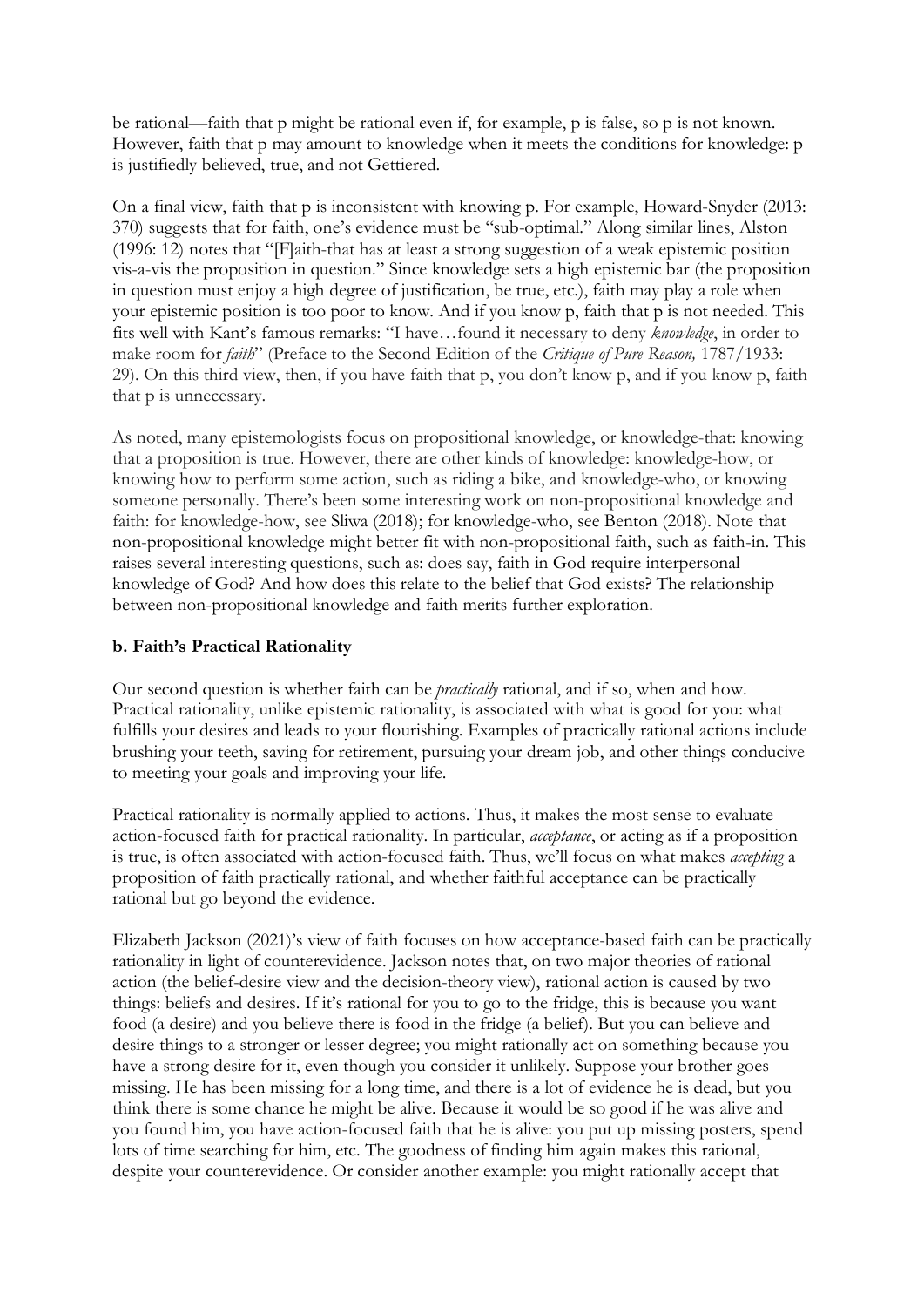God exists, by practicing a religion, participating in prayer and liturgy, and joining a spiritual community, even if you have strong evidence against theism. This is because you have a lot of gain if you accept that God exists and God does exist, and much less to lose if God does not exist.

Arguably, then, it's even easier for practically rational faith to go beyond the evidence than it is for epistemically rational faith. Taking an *act* of faith might be practically rational even if one has little evidence for the proposition they are accepting. Practically rational action depends on both your evidence and also what is at stake, and it can be rational to act as if something is true even if your evidence points the other way. In this, practically rational faith can be resilient in light of counterevidence: what you lose in evidence can be made up for in desire.

Of course, this does not mean that faith is always practically rational. Both your beliefs/evidence and your desires/what is good for you can render faith practically irrational. For example, if you became certain your brother was dead (perhaps his body was found), then acting as if your brother is still alive would be practically irrational. Similarly, faith could be practically irrational if its object is not good for your flourishing: for example, faith that you will get back together with an abusive partner.

However, since it can be rational to accept that something is true even if you have overwhelming evidence that it is false, practically rational acts of faith go beyond (and even against) the evidence. If you have a lot to gain if something is true, and little to lose if it's false, accepting it could be rational, even if it's quite unlikely. For other, related decision-theoretic accounts of how practically rational faith can go beyond the evidence, see also Buchak (2012) and McKaughan (2013).

# **c. Faith and Morality/Virtue**

The third and final way to evaluate faith is from a moral perspective. There is a family of questions regarding the ethics of faith: whether and when is faith morally permissible? Is faith ever morally obligatory? Is it appropriate to regard faith as a virtue? Can faith be immoral?

We normally ask what *actions*, rather than what mental states, are obligatory/permissible/wrong. While virtues are not themselves actions, they are (or lead to) dispositions to act. In either case, it makes sense to morally evaluate action-focused faith. (There's been a recent discussion of *doxastic wronging*: whether beliefs could be morally wrong. If they can, this suggests beliefs—and perhaps other mental states—can be morally evaluated. This may open up space to evaluate to morally evaluate attitude-focused faith as well.)

As with the epistemic and practical case, it would be wrong to think that all cases of faith fit into one moral category. Faith is not always moral: faith in an evil cause or evil person can be immoral. But faith is not always immoral, and may sometimes be morally good: faith in one's close friends or family members, or faith in causes like world peace or ending world hunger seem morally permissible, if not in some cases morally obligatory.

One of the most widely-discussed topics on the ethics of faith is faith as a virtue. Faith is often taken to be both a virtue in general, but also a theological virtue (in the Christian tradition, along with hope and love). For reasons just discussed, the idea that faith is a virtue *by definition* seems incorrect. Faith is not always morally good—it's possible to have faith in morally bad people or cases, and to have faith with morally bad effects. (This is why the discussion of faith as a virtue belongs in this section, rather than in previous sections on the nature of faith.)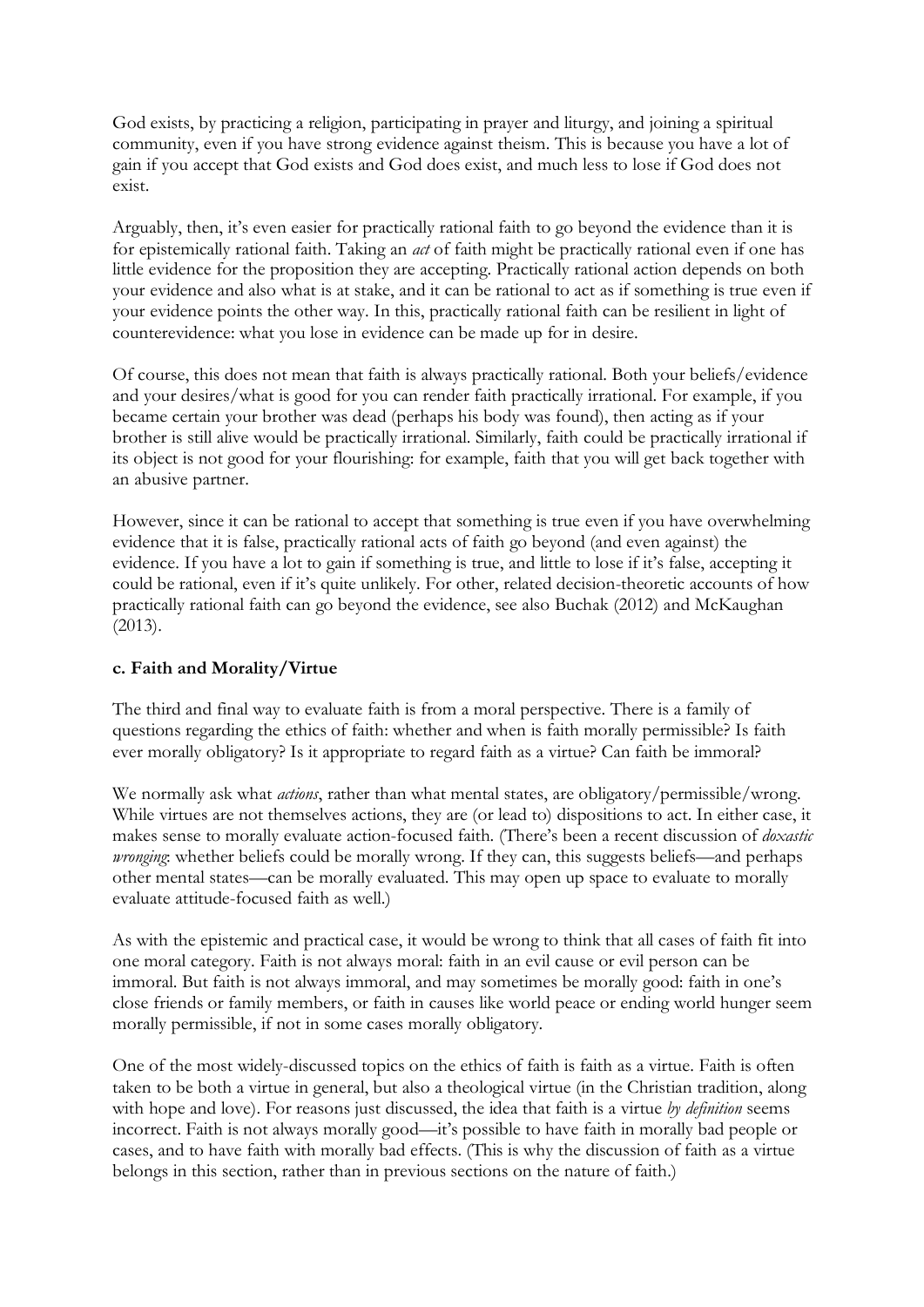This raises the question: can faith satisfy the conditions for virtue? A virtue is a positive character trait that is demonstrated consistently, across situations and across time. Virtues are acquired deliberately or intentionally and bring benefits to both the virtuous person and also their community. For example, if you have the virtue of honesty, you'll be honest in various situations and also over time; you'll have acquired this trait deliberately (not by accident), and your honesty will bring benefits both to yourself and those in your community. Thus, assuming this orthodox definition of virtue, when faith is a virtue, it is a stable character trait, acquired deliberately, that brings benefits to both the faithful person and their community.

There have been several discussions of the virtue of faith in the literature. Anne Jeffrey (2017-a) argues that there is a tension between common assumptions about faith and Aristotelian virtue ethics. Specifically, some have argued that part of faith's function depends on a limitation or an imperfection in the faithful person (for example, keeping us steadfast and committed in light of doubts or misguided affections). However, according to the Aristotelian, virtues are traits held by *fully* virtuous people who have perfect practical knowledge and always choose the virtuous action. Taken together, these two views create a challenge for the idea that faith is a virtue, as faith seems to require imperfections or limitations incompatible with virtue. While this tension could be resolved by challenging the idea that faith's role necessarily involves a limitation, Jeffrey instead argues that we should re-conceive Aristotelian virtue ethics and embrace the idea that even people with limitations can possess and exercise virtues. In another paper, Jeffrey (2017-b) argues that we can secure the practical rationality and moral permissibility of religious faith which seems necessary if faith is a virtue—by appealing to the idea that faith is accompanied by another virtue, hope.

A final topic that has been explored is the question of how virtuous faith interacts with other virtues. The relationship between faith and humility is widely discussed. Several authors have noted that prima facie, faith seems to be in tension with humility: faith causes you to put yourself out there and take various risks (both epistemic and action-focused risks), but in some cases, those risks may be a sign of overconfidence, which can be in tension with exhibiting humility (intellectual or otherwise). In response to this, both Kvanvig (2018) and Finlay (2021) argue that faith and humility are two virtues that balance each other out. Kvanvig argues that humility is a matter of where your attention is directed (say, not at yourself), and this appropriately-directed attention can guide faithful action. Finlay argues that religious faith can be understood as a kind of trust in God—specifically, a reliance on God's testimony, which, when virtuous, exhibits a kind of intellectual humility.

### 4. CONCLUSION

Faith is a trusting commitment to someone or something. There are at least four distinctions between different kinds of faith: attitude-focused faith vs. act-focused faith, faith-that vs. faithin, religious vs. non-religious faith, and important vs. mundane faith (Section 1.a). Trust, risk, resilience, and going beyond the evidence are key features, closely associated with faith (Section 1.b). Considering faith's relationship to attitudes, states, or actions—belief, doubt, desire, hope, and acceptance—sheds further light on the nature of faith (Section 2). There are three main ways we might evaluate faith: epistemically, practically, and morally. While faith is not always epistemically rational, practically rational, or morally permissible, we've seen reason to think that it can be in some cases (Section 4).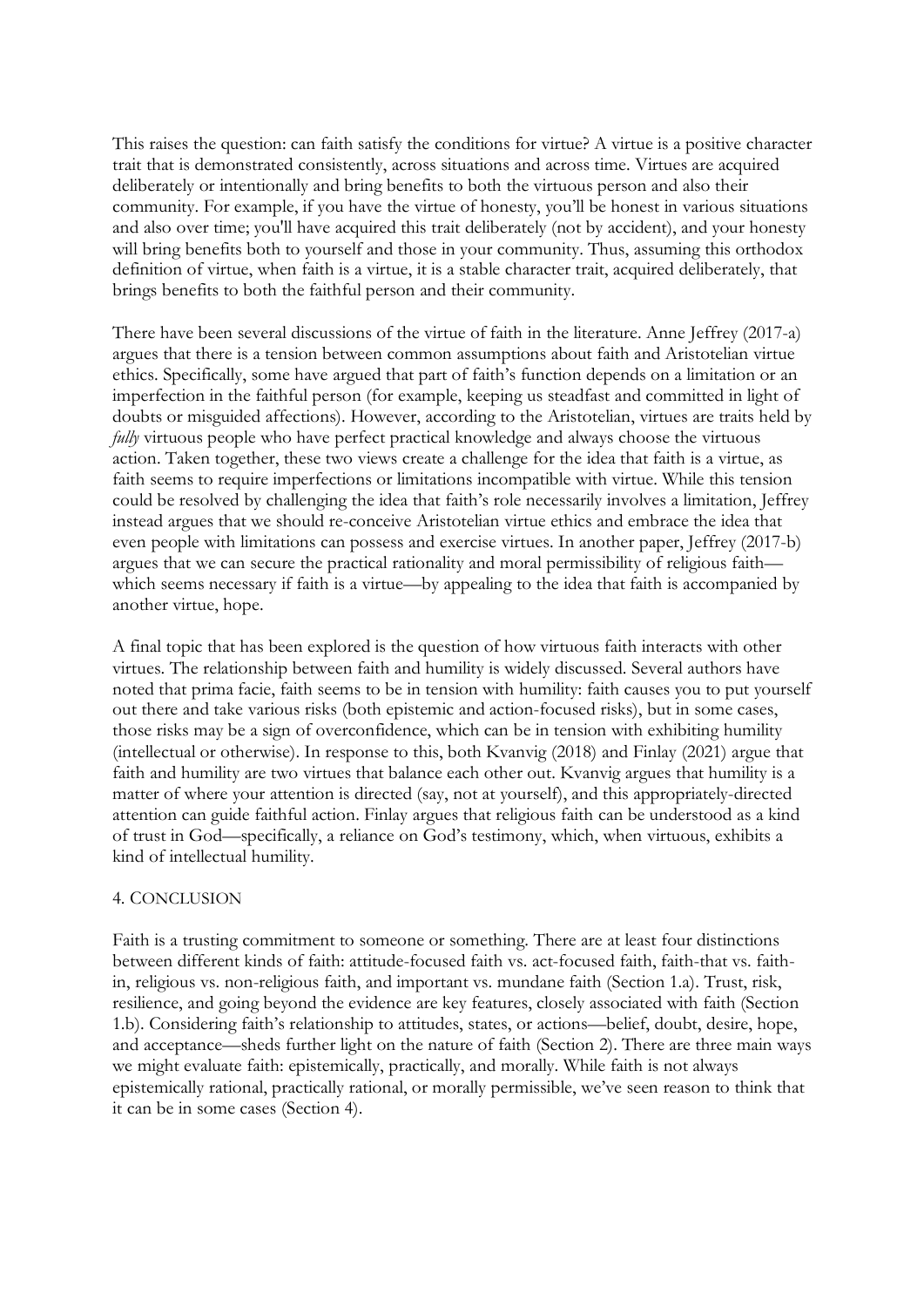#### 5. REFERENCES AND FURTHER READING

Alston, William. (1996). "Belief, Acceptance, and Religious Faith." In J. Jordan and D. Howard-Snyder (eds.), *Faith, Freedom, and Rationality* pp. 3–27. Lanham, MD: Rowman and Littlefield.

Anscombe, G. E. M. (2008). "Faith." In M. Geach and L. Gormally (eds.), *Faith in a Hard Ground*. Exeter: Imprint Academic, 11–19.

Audi, Robert. (2011). *Rationality and Religious Commitment*. New York: Oxford University Press.

Bates, Matthew. (2017). *Salvation by Allegiance Alone*. Grand Rapids: Baker Academic.

Benton, Matthew. (2018). "God and Interpersonal Knowledge." *Res Philosophica* 95(3): 421–447.

Bishop, John. (2002). "Faith as a Doxastic Venture." *Religious Studies* 38: 471–487.

Bishop, John. (2007). *Believing by Faith: An Essay in the Epistemology and Ethics of Religious Belief*. Oxford: OUP.

Bishop, John. (2016). "Faith." *Stanford Encyclopedia of Philosophy*. Edward N. Zalta (ed.) https://plato.stanford.edu/entries/faith/

Buchak, Lara. (2012). "Can it Be Rational to Have Faith?" In Jake Chandler & Victoria Harrison (eds.), *Probability in the Philosophy of Religion*, pp. 225–247. Oxford: Oxford University Press.

Buchak, Lara. (2017-a). "Faith and steadfastness in the face of counter-evidence." *International Journal for Philosophy of Religion* 81: 113–133.

Buchak, Lara. (2017-b). "Reason and Faith." In *The Oxford Handbook of the Epistemology of Theology* (edited by William J. Abraham and Frederick D. Aquino), pp. 46–63. Oxford: OUP.

Byerly, T. R. (2012). "Faith as an epistemic disposition." *European Journal for Philosophy of Religion*, 4(1): 109–128.

Cohen, Jonathan. (1992). *An Essay on Belief and Acceptance*. New York: Clarendon Press.

Dewey, John (1934). *A Common Faith*. New Haven, CT: Yale University Press.

Dormandy, Katherine. (Forthcoming). "True Faith: Against Doxastic Partiality about Faith (in God and Religious Communities) and in Defense of Evidentialism." *Australasian Philosophical Review*.

Gettier, Edmund. (1963). "Is Justified True Belief Knowledge?" *Analysis* 23(6): 121–123.

Howard-Snyder, Daniel. (2013). "Propositional Faith: What it is and What it is Not." *American Philosophical Quarterly* 50(4): 357–372.

Howard-Snyder, Daniel. (2018). "Can fictionalists have faith? It all depends." *Religious Studies* 55: 1–22.

Jackson, Elizabeth. (2019). "Belief, Credence, and Faith." *Religious Studies* 55(2): 153–168.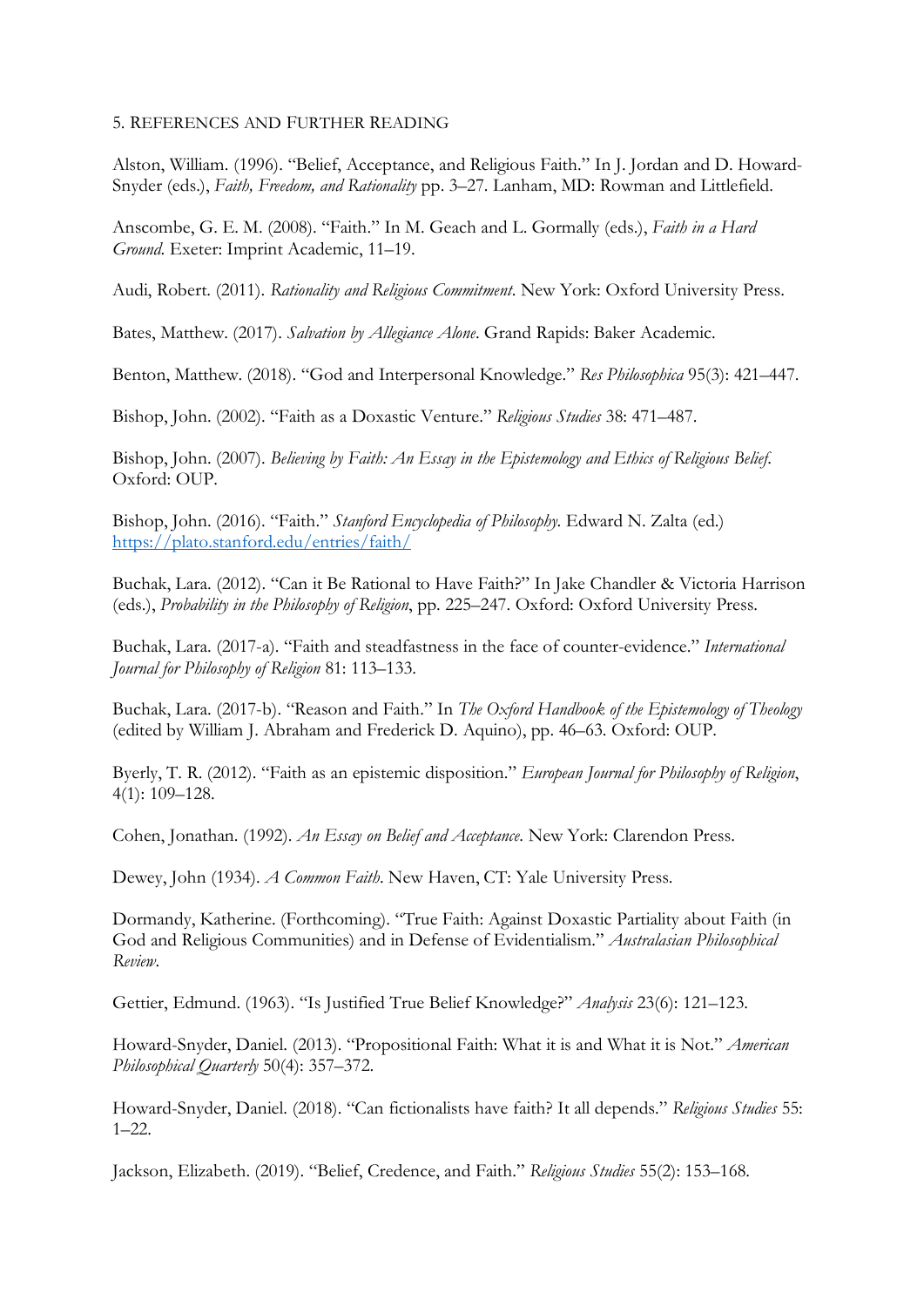Jackson, Elizabeth. (2020). "The Nature and Rationality of Faith." *A New Theist Response to the New Atheists* (Joshua Rasmussen and Kevin Vallier, eds.), pp. 77–92. New York: Routledge.

Jackson, Elizabeth. (2021). "Belief, Faith, and Hope: On the Rationality of Long-Term Commitment." (2021). *Mind.* 130(517): 35–57.

Jeffrey, Anne. (2017-a). "How Aristotelians Can Make Faith a Virtue." *Ethical Theory and Moral Practice* 20(2): 393–409.

Jeffrey, Anne. (2017-b). "Does Hope Morally Vindicate Faith?" *International Journal for Philosophy of Religion* 81(1-2): 193–211.

James, William. (1987/2011) "The Will to Believe." In J. Shook (ed.) *The Essential William James*, pp. 157–178. New York: Prometheus Books.

Kraay, Klaas. (2021). *The Axiology of Theism*. Cambridge: CUP.

Kvanvig, Jonathan. (2018). *Faith and Humility*. Oxford: OUP.

Kvanvig, Jonathan. (2013). "Affective Theism and People of Faith." *Midwest Studies in Philosophy*  37: 109–28.

Malcolm, Finlay. (2021). "Testimony, Faith, and Humility." *Religious Studies* 57(3): 466–483.

Malcolm, Finlay and Michael Scott. (2021). "True Grit and the Positivity of Faith." *European Journal of Analytic Philosophy* 17(1): 5–32.

Malcolm, Finlay and Michael Scott. (2017). "Faith, Belief, and Fictionalism." *Pacific Philosophical Quarterly* 98(1): 257–274.

Martin, Adrienne M. (2013). *How We Hope: A Moral Psychology*. Princeton: Princeton University Press.

Matheson, Jonathan. (2018). "Gritty Faith." *American Catholic Philosophical Quarterly* 92(3): 499– 513.

McKaughan, Daniel. (2013). "Authentic Faith and Acknowledged Risk: Dissolving the Problem of Faith and Reason." *Religious Studies* 49: 101–124.

McLeod, Carolyn. (2020). "Trust." *The Stanford Encyclopedia of Philosophy* (Edward N. Zalta, ed.). https://plato.stanford.edu/entries/trust/

Milona, Michael. (2019). "Finding Hope." *The Canadian Journal of Philosophy* 49(5): 710–729.

Moon, Andrew. (2018). "The Nature of Doubt and a New Puzzle about Belief, Doubt, and Confidence." *Synthese* 195(4): 1827–1848.

Paul, Sarah K., and Jennifer M. Morton. (2019). "Grit." *Ethics* 129: 175–203.

Plantinga, Alvin (2000). *Warranted Christian Belief*. New York: Oxford University Press.